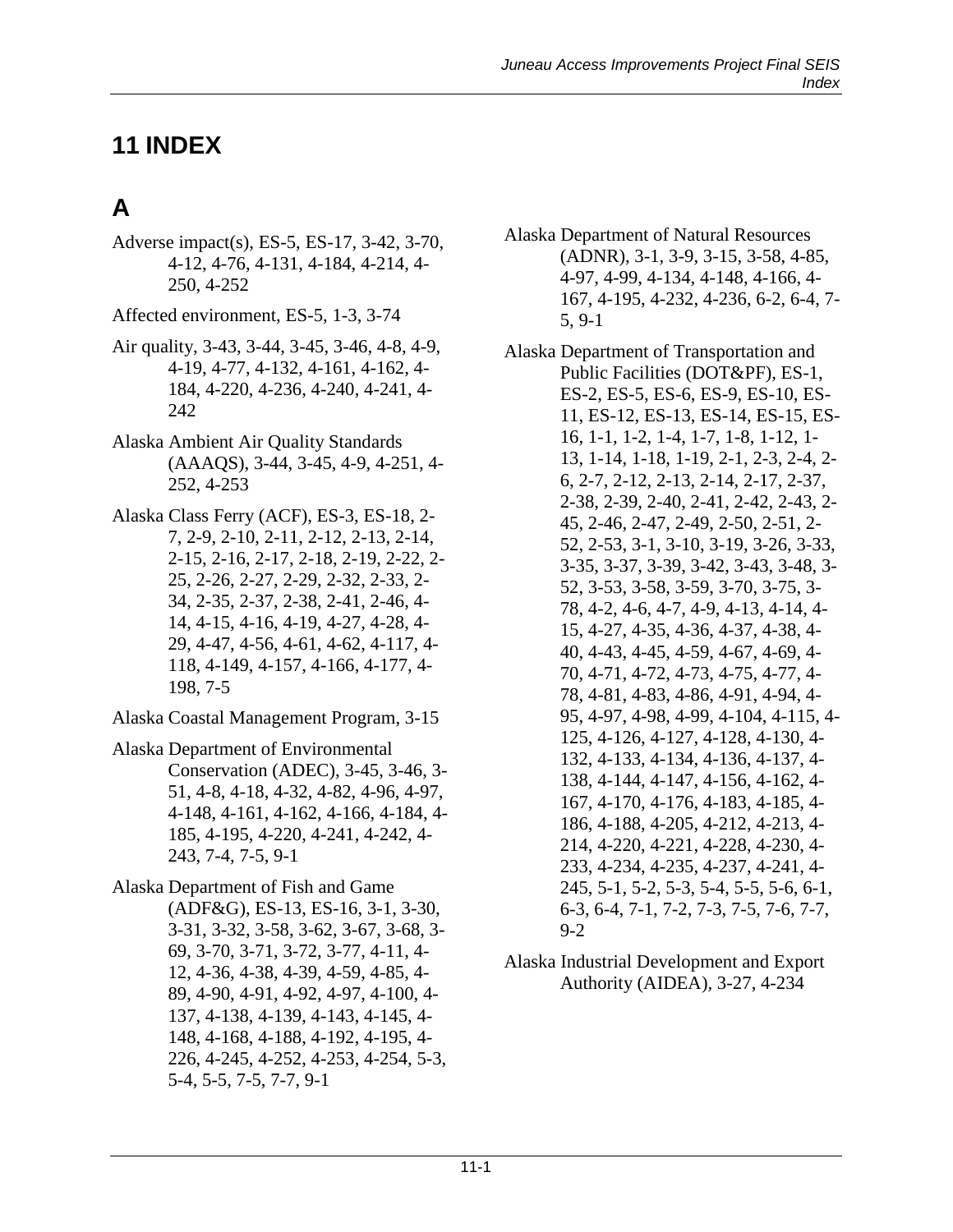- Alaska Marine Highway System (AMHS),
- ES-1, ES-2, ES-3, ES-4, ES-13, 1-2, 1-3, 1-4, 1-5, 1-9, 1-10, 1-11, 1-12, 1-13, 1-14, 1-15, 1-17, 1-18, 1-19, 1- 20, 2-2, 2-4, 2-5, 2-6, 2-7, 2-8, 2-9, 2-10, 2-9, 2-11, 2-12, 2-13, 2-14, 2- 15, 2-16, 2-26, 2-27, 2-30, 2-32, 2- 35, 2-37, 2-41, 2-42, 2-46, 2-47, 2- 52, 3-10, 3-11, 3-23, 3-26, 3-28, 3- 32, 3-33, 3-51, 4-1, 4-5, 4-14, 4-15, 4-16, 4-17, 4-18, 4-19, 4-20, 4-28, 4- 29, 4-31, 4-32, 4-33, 4-34, 4-37, 4- 48, 4-49, 4-53, 4-57, 4-60, 4-61, 4- 63, 4-65, 4-66, 4-67, 4-68, 4-76, 4- 77, 4-82, 4-99, 4-107, 4-111, 4-114, 4-115, 4-116, 4-117, 4-119, 4-121, 4- 122, 4-131, 4-132, 4-137, 4-149, 4- 150, 4-153, 4-156, 4-158, 4-160, 4- 162, 4-165, 4-166, 4-167, 4-171, 4- 173, 4-176, 4-178, 4-180, 4-184, 4- 187, 4-198, 4-199, 4-218, 4-249, 4- 254, 9-2
- Alaska National Interest Lands Conservation Act (ANILCA), 3-2, 3-3, 3-30, 3-31, 4-48, 4-59, 4-175
- Alaska Pollutant Discharge Elimination System (APDES), 4-18, 4-32, 4-82, 4-96, 4-97, 4-137, 4-148, 4-161, 4- 166, 4-184, 4-195, 4-220
- Alternative 1, ES-2, ES-3, ES-5, ES-7, ES-8, ES-10, ES-14, ES-17, 1-2, 1-3, 1-4, 1-7, 2-7, 2-8, 2-9, 2-10, 2-11, 2-12, 2-14, 2-26, 2-27, 2-39, 2-43, 2-47, 2- 48, 2-49, 2-52, 2-53, 4-2, 4-5, 4-13, 4-14, 4-15, 4-16, 4-17, 4-18, 4-19, 4- 20, 4-21, 4-23, 4-24, 4-25, 4-26, 4- 27, 4-28, 4-29, 4-30, 4-31, 4-32, 4- 33, 4-46, 4-47, 4-49, 4-51, 4-52, 4- 53, 4-55, 4-56, 4-59, 4-60, 4-61, 4- 62, 4-63, 4-64, 4-65, 4-66, 4-67, 4- 68, 4-69, 4-77, 4-81, 4-83, 4-94, 4- 105, 4-106, 4-108, 4-110, 4-113, 4- 115, 4-116, 4-117, 4-118, 4-119, 4- 120, 4-121, 4-122, 4-123, 4-124, 4- 132, 4-150, 4-151, 4-152, 4-153, 4-
- 154, 4-155, 4-156, 4-157, 4-158, 4- 159, 4-160, 4-161, 4-162, 4-163, 4- 171, 4-172, 4-173, 4-174, 4-175, 4- 176, 4-177, 4-178, 4-179, 4-180, 4- 181, 4-184, 4-189, 4-190, 4-197, 4- 199, 4-200, 4-202, 4-203, 4-204, 4- 205, 4-206, 4-207, 4-208, 4-209, 4- 210, 4-212, 4-242, 5-1, 7-7
- Alternative 1B, ES-1, ES-3, ES-8, ES-13, 1- 2, 1-3, 2-7, 2-8, 2-11, 2-12, 2-13, 2- 14, 2-15, 2-16, 2-17, 2-37, 2-38, 2- 41, 4-1, 4-14, 4-19, 4-20, 4-21, 4-22, 4-23, 4-24, 4-25, 4-26, 4-27, 4-28, 4- 29, 4-30, 4-31, 4-32, 4-33, 4-34, 4- 35, 4-197, 4-200, 4-202, 4-203, 4- 204, 4-207, 4-237, 4-239, 4-240, 4- 242, 4-243, 4-245, 4-250
- Alternative 2, 1-1, 1-4, 1-7, 2-4, 2-6, 2-49, 2-50, 2-51, 6-2, 6-3, 6-4, 6-5
- Alternative 2A, 2-4, 2-6
- Alternative 2B, ES-1, ES-2, ES-4, ES-8, ES-9, ES-10, ES-11, ES-13, ES-14, ES-16, 1-1, 1-2, 1-4, 1-7, 2-4, 2-8, 2-17, 2-18, 2-19, 2-21, 2-29, 2-34, 2-39, 2- 40, 2-51, 2-52, 3-10, 3-11, 3-20, 3- 33, 3-39, 3-49, 3-52, 3-53, 4-7, 4-13, 4-35, 4-36, 4-37, 4-38, 4-39, 4-40, 4- 41, 4-42, 4-43, 4-44, 4-45, 4-46, 4- 47, 4-48, 4-49, 4-50, 4-51, 4-52, 4- 53, 4-54, 4-55, 4-56, 4-57, 4-58, 4- 59, 4-60, 4-61, 4-62, 4-63, 4-64, 4- 65, 4-66, 4-67, 4-68, 4-69, 4-70, 4- 71, 4-72, 4-73, 4-74, 4-75, 4-76, 4- 77, 4-78, 4-79, 4-80, 4-81, 4-82, 4- 83, 4-84, 4-85, 4-86, 4-87, 4-88, 4- 89, 4-90, 4-91, 4-92, 4-93, 4-94, 4- 95, 4-96, 4-97, 4-102, 4-107, 4-123, 4-132, 4-169, 4-195, 4-197, 4-200, 4- 201, 4-203, 4-204, 4-205, 4-207, 4- 208, 4-213, 4-214, 4-215, 4-216, 4- 217, 4-219, 4-223, 4-224, 4-229, 4- 230, 4-232, 4-234, 4-235, 4-237, 4- 238, 4-239, 4-240, 4-241, 4-242, 4- 243, 4-244, 4-246, 4-247, 4-248, 4- 249, 4-250, 4-251, 6-2, 6-3, 6-4, 6-5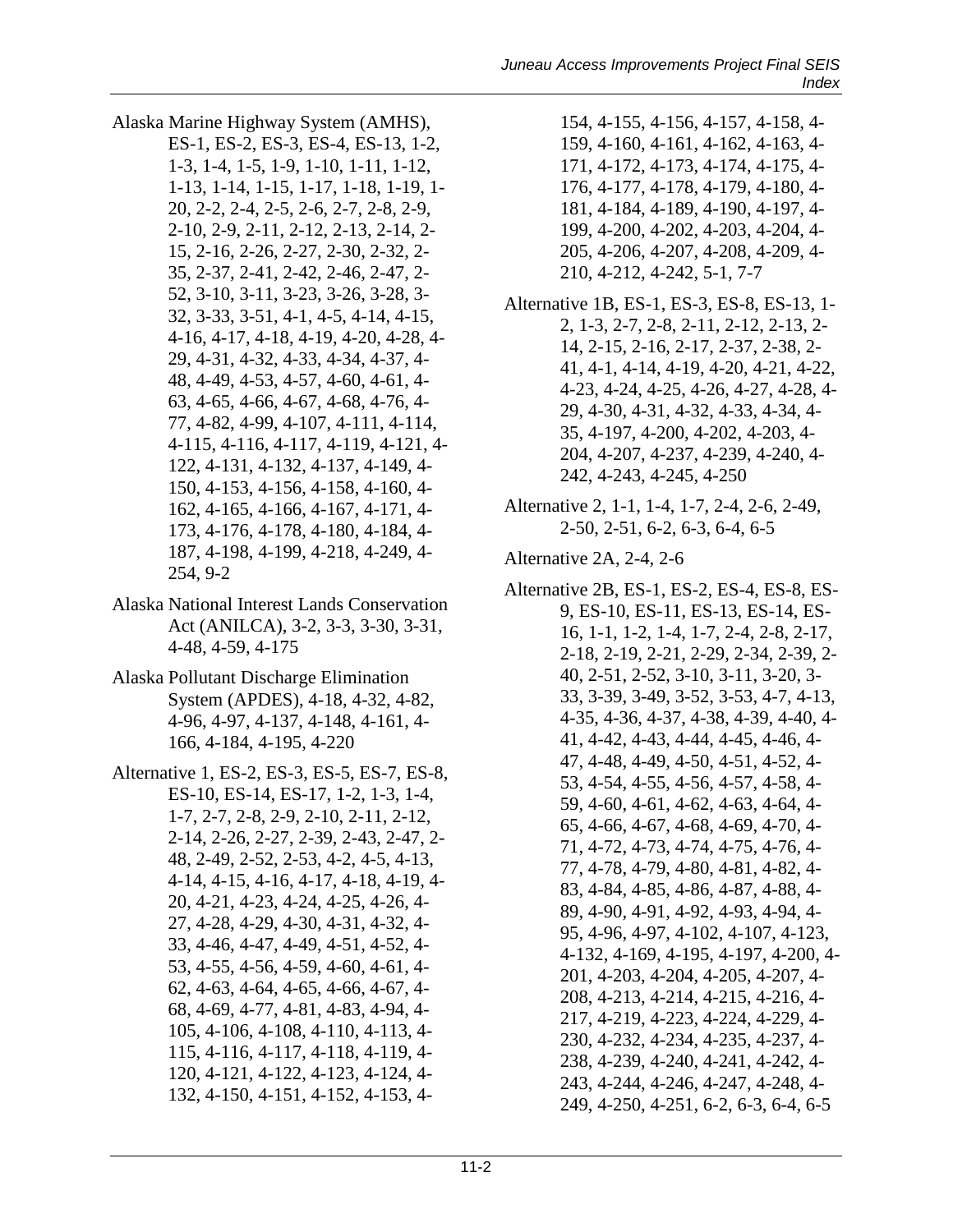Alternative 2C, 2-6

Alternative 3, ES-4, ES-8, ES-9, ES-10, ES-11, 2-36, 2-40, 2-41, 3-5, 3-6, 3-10, 3-11, 3-12, 3-21, 3-33, 3-35, 3-36, 3- 38, 3-49, 3-50, 3-52, 4-6, 4-97, 4-98, 4-99, 4-100, 4-101, 4-102, 4-103, 4- 104, 4-105, 4-106, 4-107, 4-108, 4- 109, 4-110, 4-111, 4-112, 4-113, 4- 114, 4-115, 4-116, 4-117, 4-118, 4- 119, 4-120, 4-121, 4-122, 4-123, 4- 124, 4-125, 4-126, 4-127, 4-128, 4- 129, 4-130, 4-131, 4-132, 4-133, 4- 134, 4-135, 4-136, 4-137, 4-138, 4- 139, 4-140, 4-141, 4-142, 4-143, 4- 144, 4-145, 4-146, 4-147, 4-148, 4- 168, 4-196, 4-197, 4-203, 4-204, 4- 209, 4-213, 4-214, 4-217, 4-218, 4- 219, 4-223, 4-224, 4-227, 4-232, 4- 237, 4-239, 4-242, 4-244, 4-245, 4- 246, 4-247, 4-252, 6-2, 6-5, 6-6

Alternative 4, 2-5, 2-26

- Alternative 4A, ES-4, ES-7, 2-8, 2-27, 2-28, 2-29, 2-30, 4-149, 4-150, 4-151, 4- 152, 4-153, 4-154, 4-155, 4-157, 4- 158, 4-159, 4-160, 4-161, 4-162, 4- 163, 4-164, 4-165, 4-210, 4-218, 4- 242, 4-253, 5-2
- Alternative 4B, ES-4, 2-8, 2-29, 2-30, 2-31, 2-36, 4-166, 4-167, 4-169, 4-171, 4- 172, 4-173, 4-174, 4-175, 4-176, 4- 177, 4-178, 4-179, 4-184, 4-185, 4- 189, 4-191, 4-194, 4-195, 4-210, 4- 235, 4-242
- Alternative 4C, ES-4, 2-8, 2-32, 2-33, 2-34, 2-35, 2-38, 4-149, 4-150, 4-151, 4- 152, 4-153, 4-154, 4-155, 4-156, 4- 157, 4-158, 4-159, 4-160, 4-161, 4- 162, 4-203, 4-205, 4-210, 4-239, 4- 242
- Alternative 4D, ES-5, 2-4, 2-8, 2-34, 2-35, 2-36, 4-166, 4-171, 4-172, 4-173, 4- 174, 4-175, 4-176, 4-177, 4-178, 4- 179, 4-184, 4-199, 4-210, 4-218, 4- 242

Alternative(s) screening, 2-1, 2-6, 2-40, 2-41

- American Association of State Highway and Transportation Officials (AASHTO), 2-17, 3-51, 4-70, 4-125
- American Society for Testing and Materials (ASTM), 3-51, 3-56
- Amphibian(s), 3-61, 3-68, 3-69, 4-93, 4-193, 4-227, 4-248
- Anadromous fish, ES-10, ES-11, 3-59, 3-61, 3-62, 3-67, 3-68, 4-10, 4-38, 4-73, 4- 82, 4-83, 4-90, 4-100, 4-137, 4-138, 4-187, 4-188, 4-219, 4-224, 5-3
- Antler River, 2-20, 3-39, 3-43, 3-56, 3-62, 3-63, 4-35, 4-41, 4-83, 4-97, 4-195
- Area of Potential Effects (APE), 3-19, 3-20, 3-21, 4-3, 4-45, 4-105, 4-150, 4-170, 7-1
- Auke Bay Ferry Terminal, ES-4, ES-5, ES-10, 1-5, 1-8, 1-11, 2-27, 2-29, 2-30, 2-32, 2-34, 2-35, 2-40, 2-42, 3-14, 4- 33, 4-57, 4-64, 4-68, 4-76, 4-109, 4- 121, 4-124, 4-131, 4-149, 4-150, 4- 161, 4-162, 4-163, 4-164, 4-166, 4- 184, 4-185, 4-190, 4-205, 4-207, 4- 218, 4-231, 4-234, 4-235, 4-245, 5-2
- Avalanche(s), ES-9, ES-12, 1-3, 2-19, 2-20, 2-23, 2-24, 2-25, 2-39, 2-40, 3-16, 3- 37, 3-38, 3-39, 3-40, 3-62, 3-72, 4-6, 4-61, 4-70, 4-71, 4-72, 4-87, 4-91, 4- 93, 4-95, 4-96, 4-97, 4-126, 4-127, 4- 144, 4-147, 4-148, 4-193, 4-227
- Average Daily Traffic (ADT), ES-6, 1-9, 1- 10, 1-13, 1-14, 1-15, 4-9, 4-15, 4-19, 4-20, 4-21, 4-23, 4-25, 4-27, 4-28, 4- 46, 4-47, 4-51, 4-52, 4-55, 4-60, 4- 61, 4-75, 4-77, 4-105, 4-106, 4-109, 4-110, 4-112, 4-113, 4-116, 4-130, 4- 132, 4-150, 4-151, 4-152, 4-154, 4- 156, 4-157, 4-171, 4-172, 4-173, 4- 174, 4-176, 4-183, 4-198, 4-199, 4- 200, 4-205, 4-206, 4-207, 4-208, 4- 209, 4-210, 4-213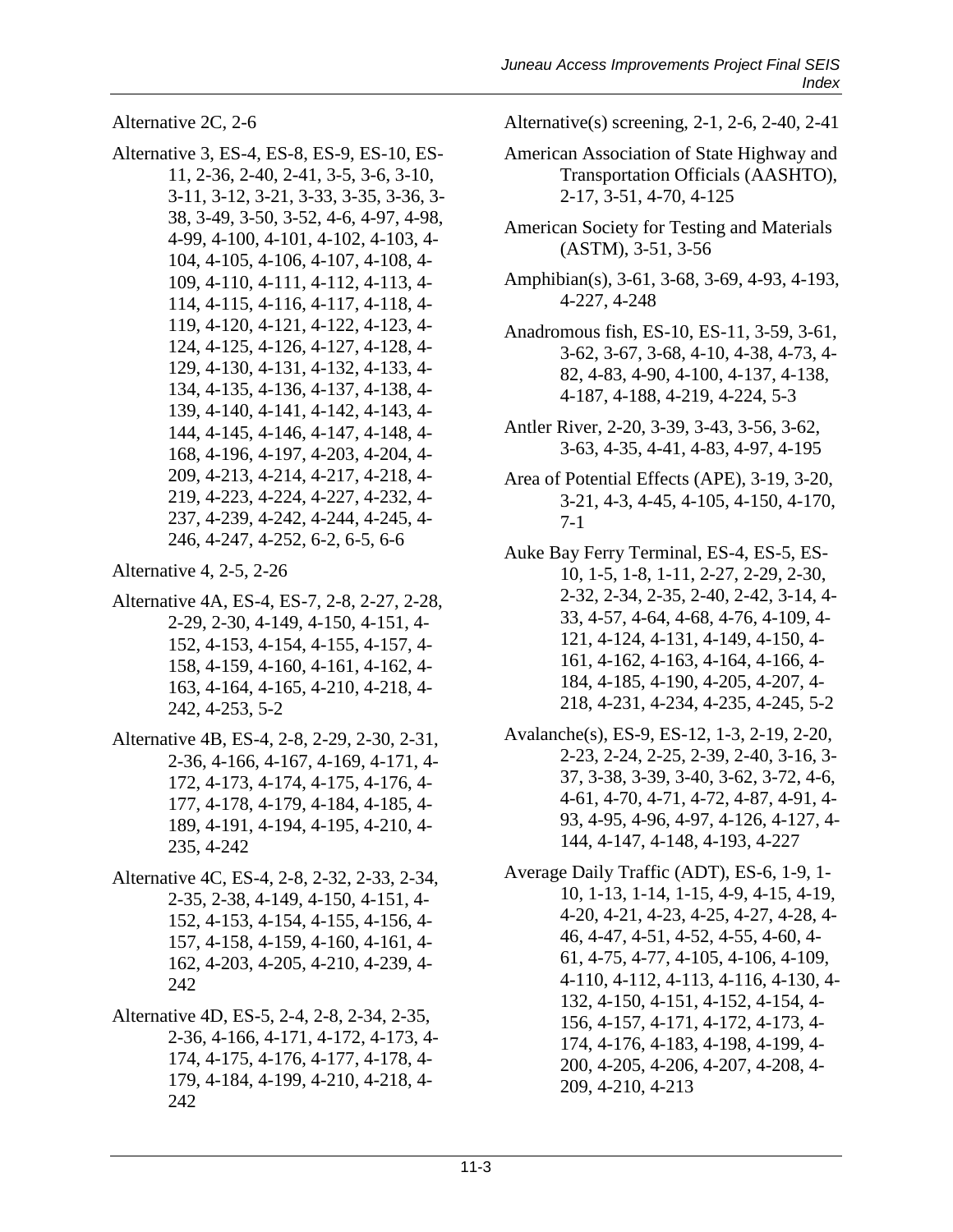# **B**

- Bald and Golden Eagle Protection Act (BGEPA), 3-74, 4-12
- Bald eagle(s), ES-11, ES-12, 1-2, 1-3, , 2-2, 2-19, 3-13, 3-33, 3-68, 3-69, 3-72, 3- 74, 3-75, 3-76, 4-12, 4-13, 4-34, 4- 80, 4-84, 4-85, 4-93, 4-94, 4-139, 4- 146, 4-147, 4-165, 4-193, 4-228, 4- 236, 4-248, 5-3, 5-3, 5-4
- Bear(s), ES-11, 3-13, 3-20, 3-31, 3-32, 3-50, 3-56, 3-69, 3-70, 3-71, 3-72, 4-11, 4- 38, 4-49, 4-89, 4-90, 4-91, 4-92, 4- 100, 4-142, 4-143, 4-144, 4-191, 4- 192, 4-226, 4-247, 4-251, 5-4, 5-5, 6- 4
- Berners Bay, ES-4, ES-5, ES-8, ES-10, ES-11, ES-13, ES-16, 1-6, 2-3, 2-4, 2-5, 2-6, 2-8, 2-20, 2-21, 2-24, 2-29, 2- 34, 2-36, 2-39, 2-50, 3-4, 3-11, 3-12, 3-13, 3-14, 3-16, 3-17, 3-19, 3-20, 3- 31, 3-34, 3-38, 3-39, 3-40, 3-43, 3- 48, 3-49, 3-52, 3-55, 3-56, 3-58, 3- 62, 3-65, 3-66, 3-67, 3-70, 3-71, 3- 72, 3-73, 3-75, 3-78, 4-19, 4-35, 4- 36, 4-37, 4-38, 4-40, 4-41, 4-43, 4- 44, 4-59, 4-73, 4-74, 4-78, 4-79, 4- 80, 4-82, 4-83, 4-86, 4-87, 4-88, 4- 89, 4-90, 4-91, 4-94, 4-98, 4-99, 4- 100, 4-102, 4-105, 4-129, 4-135, 4- 137, 4-138, 4-140, 4-142, 4-147, 4- 148, 4-149, 4-166, 4-167, 4-168, 4- 169, 4-170, 4-182, 4-184, 4-187, 4- 188, 4-189, 4-190, 4-192, 4-194, 4- 195, 4-200, 4-201, 4-207, 4-209, 4- 225, 4-226, 4-228, 4-229, 4-231, 4- 232, 4-234, 4-237, 4-238, 4-240, 4- 243, 4-244, 4-245, 4-246, 4-247, 4- 248, 4-249, 4-250, 4-251, 4-252, 4- 253, 5-3, 6-3, 6-4
- Berners River, 4-35, 4-41, 4-84, 4-89, 4-97, 4-190
- Best Management Practice(s), 4-75, 5-1, 5-2
- Bird(s), 3-49, 3-50, 3-56, 3-57, 3-59, 3-68, 3-69, 3-70, 3-72, 3-74, 4-34, 4-88, 4- 92, 4-93, 4-141, 4-142, 4-145, 4-146, 4-164, 4-165, 4-187, 4-190, 4-193, 4- 225, 4-226, 4-227, 4-247, 4-248, 4- 251, 5-4
- Build alternative(s), ES-4, ES-7, ES-8, ES-9, ES-10, ES-11, ES-13, ES-15, ES-16, 1-4, 2-7, 2-8, 2-42, 2-43, 3-49, 2-53, 3-75, 4-212, 5-1, 6-2

### **C**

Cape Fox, 4-235

- Carbon monoxide, 3-43, 3-45, 4-8
- Cascade Creek, 2-20
- Cascade Point, ES-4, ES-5, 1-8, 2-2, 2-6, 2- 17, 2-19, 2-20, 2-21, 2-24, 2-34, 2- 41, 3-6, 3-11, 3-14, 4-19, 4-35, 4-37, 4-48, 4-97, 4-99, 4-133, 4-149, 4- 166, 4-167, 4-168, 4-185, 4-193, 4- 218, 4-233, 4-234, 4-237, 4-238, 4- 245
- Chilkat Inlet, ES-4, ES-8, 2-3, 2-24, 3-18, 3- 34, 3-40, 3-42, 3-43, 4-209, 6-5
- Chilkat River, 2-21, 2-25, 2-26, 3-12, 3-30, 3-31, 3-32, 3-42, 3-50, 3-68, 3-75, 4- 97, 4-100, 4-103, 4-104, 4-112, 4- 129, 4-136, 4-137, 4-138, 4-140, 4- 144, 4-147, 4-228, 4-236
- Chilkat State Park, 2-3, 3-9, 3-13, 3-49, 4- 104, 4-201, 6-1
- City and Borough of Juneau (CBJ), 1-7, 1- 13, 2-49, 2-50, 2-52, 2-53, 3-1, 3-9, 3-10, 3-11, 3-12, 3-14, 3-15, 3-23, 3- 24, 3-31, 3-47, 4-13, 4-19, 4-37, 4- 39, 4-40, 4-47, 4-49, 4-50, 4-53, 4- 99, 4-100, 4-102, 4-106, 4-107, 4- 108, 4-149, 4-150, 4-151, 4-167, 4- 169, 4-171, 4-172, 4-207, 4-228, 4- 231, 4-233, 4-234, 4-235, 4-239, 4- 240, 4-254, 7-4, 7-5, 9-2

Clean Air Act, 3-43, 4-8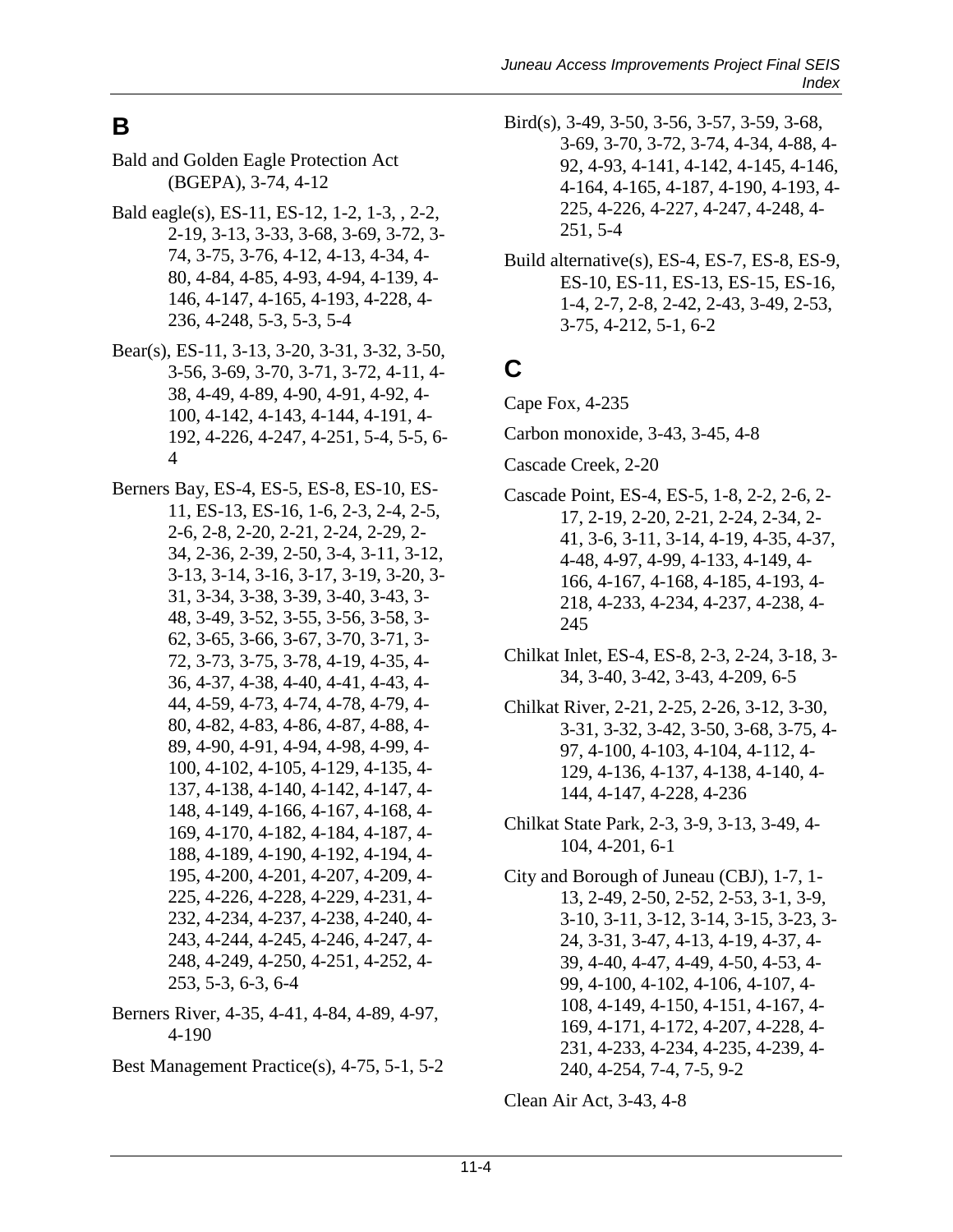- Clean Water Act, ES-15, 1-11, 3-52, 3-53, 3-54, 4-10, 4-96
- Climate change, 3-47, 4-211, 4-212, 4-242, 4-243
- Coeur Alaska, 1-8, 2-20, 3-12, 3-51, 4-49, 4- 61, 4-78, 4-232, 4-234, 4-235, 4-237
- Collision(s), ES-11, ES-13, 4-34, 4-87, 4- 140, 4-147, 4-163, 4-165, 4-189, 4- 194, 5-5
- Comment(s), ES-1, ES-2, 1-4, 1-7, 2-37, 2- 39, 2-43, 2-49, 2-51, 2-52, 3-18, 4- 22, 4-51, 4-109, 4-220, 4-241, 7-1, 7- 2, 7-4, 7-5, 7-6, 7-7
- Commercial Fisheries Entry Commission, 3- 12, 3-26
- Construction, ES-12, ES-17, 1-6, 2-3, 2-25, 2-51, 3-11, 4-2, 4-5, 4-48, 4-49, 4- 56, 4-72, 4-93, 4-96, 4-107, 4-113, 4- 137, 4-146, 4-147, 4-148, 4-149, 4- 165, 4-194, 4-195, 4-213, 4-215, 4- 216, 4-217, 4-218, 4-219, 4-220, 4- 221, 4-222, 4-223, 4-224, 4-225, 4- 226, 4-227, 4-228, 4-229, 4-230, 4- 231, 4-234, 4-246, 4-248, 4-254, 5-2, 5-3, 6-2, 9-2
- Consultation(s), ES-15, ES-16, 1-1, 3-19, 3- 57, 3-58, 3-76, 3-78, 4-13, 5-4, 6-3, 6-4, 7-1, 7-5, 7-7
- Contamination, 3-51, 3-52, 4-10, 4-75, 4- 130, 4-133, 4-183
- Conventional Monohull Shuttle, 4-149, 4- 166
- Cooperating Agency(ies), 1-11, 2-4, 4-59, 7- 4, 7-5, 7-6, 7-8
- Council on Environmental Quality (CEQ), ES-1, 1-1, 1-11, 4-2, 7-1
- Critical habitat, ES-12, 3-78, 4-96
- Cruise ship(s), ES-8, 2-3, 3-7, 3-8, 3-16, 3- 22, 3-25, 3-26, 3-28, 4-24, 4-41, 4- 42, 4-45, 4-46, 4-56, 4-57, 4-58, 4-

59, 4-103, 4-107, 4-114, 4-206, 4- 208, 4-234

- Cultural resource(s), 2-2, 3-18, 3-19, 4-3, 4- 214, 4-238, 4-250, 4-252, 5-1, 5-6, 7- 1, 7-7
- Cumulative effect(s), 4-1, 4-147, 4-166, 4- 194, 4-195, 4-231, 4-235, 4-236, 4- 237, 4-238, 4-239, 4-241, 4-243, 4- 244, 4-245, 4-246, 4-247, 4-248, 4- 249

#### **D**

- Dalton Trail, 2-26, 3-21, 4-105, 4-214, 6-5, 6-6
- Davidson Glacier, ES-8, 2-25, 3-15, 3-16, 3- 41, 3-52, 3-55, 3-57, 4-104, 4-133, 4- 134, 4-135, 4-136, 4-140, 4-141, 4- 225, 4-237, 6-2
- Dewey Lake, 3-13, 3-20
- Direct effect(s), ES-9, 4-2, 4-115
- Direct impact(s), ES-16, 4-10, 4-19, 4-20, 4- 149, 4-201, 4-202
- Disposal site(s), 4-83, 4-213, 4-221
- Distinct Population Segment (DPS), ES-12, 3-76, 3-77, 4-13, 4-35, 4-94, 4-96, 4- 147, 4-148, 4-165, 4-194, 4-195, 4- 229, 4-230, 4-249, 7-5
- Draft SEIS, ES-1, ES-2, ES-5, ES-6, ES-9, ES-13, ES-14, ES-15, 1-1, 1-2, 1-3, 1-4, 1-7, 2-1, 2-7, 2-9, 2-11, 2-12, 2- 13, 2-14, 2-16, 2-28, 2-31, 2-33, 2- 36, 2-37, 2-38, 2-39, 2-44, 2-45, 2- 46, 2-52, 3-1, 3-3, 3-19, 3-51, 4-1, 4- 2, 4-3, 4-7, 4-10, 4-17, 4-31, 4-59, 4- 66, 4-68, 4-69, 4-77, 4-81, 4-95, 4- 115, 4-122, 4-124, 4-132, 4-160, 4- 161, 4-162, 4-180, 4-181, 4-184, 4- 185, 4-241, 5-1, 6-1, 6-4, 7-1, 7-4, 7- 5, 7-6, 7-7, 9-1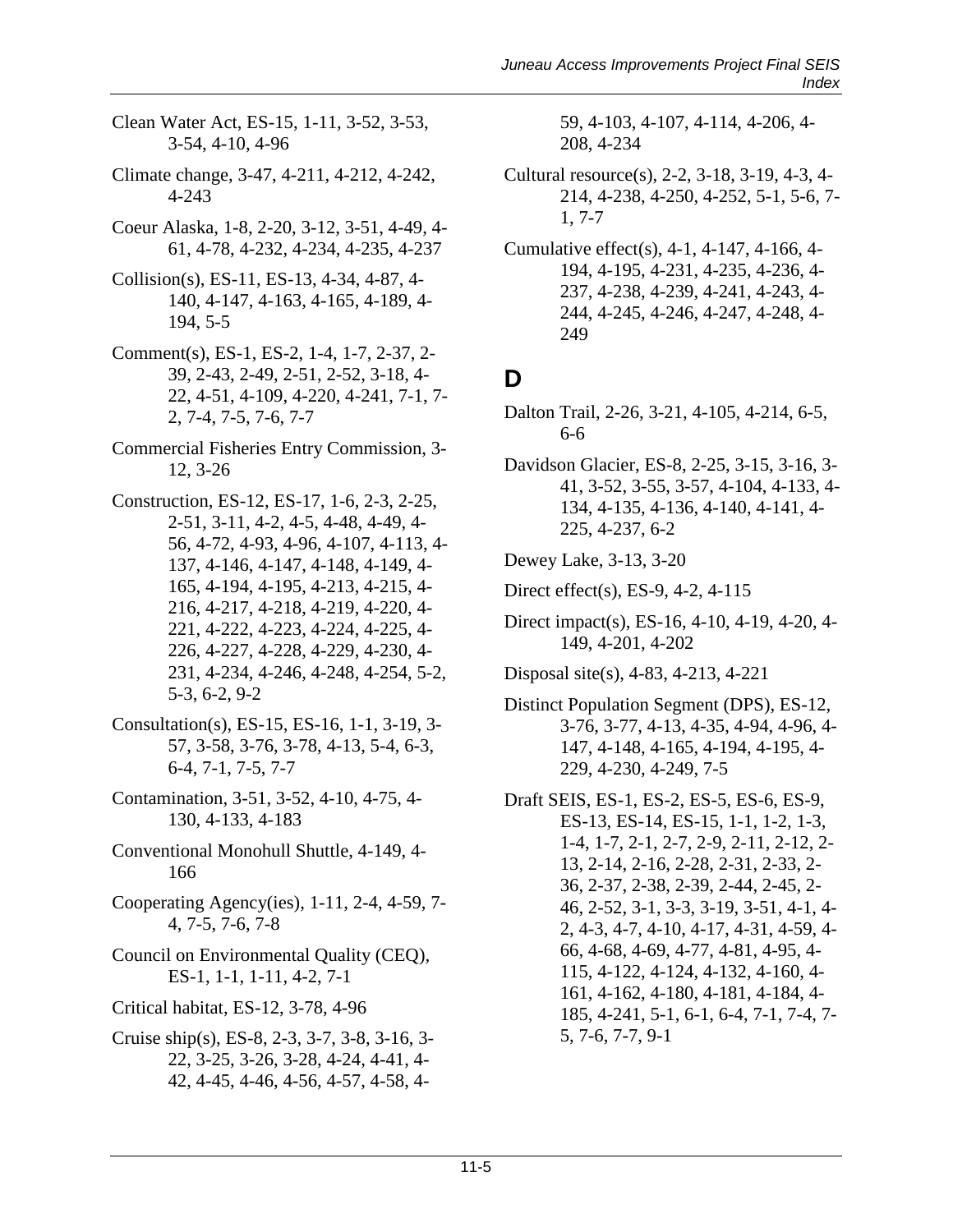Dredging, 2-24, 2-25, 2-31, 2-36, 2-40, 4- 74, 4-81, 4-82, 4-83, 4-85, 4-137, 4- 138, 4-185, 4-187, 4-188, 4-219, 4- 230, 4-245, 4-249, 4-251, 4-252, 5-3

Dyea, 1-14, 2-3, 3-8, 3-32, 4-206

# **E**

Earthquake(s), 1-6, 3-38, 4-69, 4-125, 4-181

- Echo Cove, ES-4, ES-5, ES-10, 1-1, 1-8, 1- 14, 2-2, 2-4, 2-6, 2-17, 2-19, 2-20, 2- 21, 2-24, 2-29, 2-31, 2-34, 2-36, 3-4, 3-8, 3-11, 3-13, 3-14, 3-35, 3-38, 3- 49, 3-50, 3-56, 3-65, 3-71, 4-19, 4- 35, 4-37, 4-40, 4-43, 4-47, 4-73, 4- 78, 4-89, 4-97, 4-99, 4-100, 4-102, 4- 104, 4-106, 4-133, 4-149, 4-166, 4- 167, 4-168, 4-169, 4-170, 4-182, 4- 183, 4-185, 4-187, 4-191, 4-192, 4- 193, 4-201, 4-206, 4-207, 4-209, 4- 210, 4-218, 4-231, 4-233, 4-234, 4- 237, 4-238, 4-240, 4-244, 4-246, 4- 249, 4-250, 4-251, 4-252, 4-253
- Economic, ES-8, 1-6, 2-43, 2-52, 3-1, 3-10, 3-12, 3-21, 3-23, 3-25, 3-29, 4-1, 4- 4, 4-5, 4-14, 4-20, 4-21, 4-22, 4-23, 4-26, 4-30, 4-38, 4-45, 4-46, 4-47, 4- 52, 4-53, 4-54, 4-58, 4-64, 4-101, 4- 110, 4-111, 4-112, 4-114, 4-120, 4- 150, 4-151, 4-152, 4-153, 4-154, 4- 155, 4-160, 4-170, 4-172, 4-173, 4- 175, 4-179, 4-197, 4-217, 4-218, 4- 236, 4-240, 4-251, 4-252, 4-254, 9-1

Eelgrass, 3-58, 3-60, 4-33, 4-136, 4-163

- Emissions, 3-44, 3-46, 3-47, 4-8, 4-9, 4-19, 4-32, 4-76, 4-77, 4-131, 4-132, 4- 161, 4-162, 4-184, 4-211, 4-212, 4- 213, 4-220, 4-240, 4-241, 4-242, 4- 243, 4-251, 4-252, 4-253
- Employment, ES-18, 3-12, 3-21, 3-22, 3-23, 3-24, 3-25, 3-26, 3-28, 4-21, 4-23, 4- 47, 4-53, 4-197, 4-214, 4-215, 4-216, 4-217, 4-218, 4-237
- Endangered, ES-12, ES-15, 1-2, 2-2, 3-5, 3- 64, 3-68, 3-69, 3-76, 3-77, 4-12, 4- 13, 4-35, 4-86, 4-94, 4-96, 4-139, 4- 148, 4-166, 4-189, 4-195, 4-236, 4- 244, 4-249, 7-5
- Endicott River, ES-8, 2-25, 3-5, 3-7, 3-16, 3-17, 3-18, 3-38, 3-40, 3-41, 3-43, 3- 52, 3-55, 3-57, 3-63, 3-75, 4-97, 4- 98, 4-100, 4-103, 4-141, 4-144, 4- 228

Environmental assessment, 1-6

Environmental Justice, 3-29, 4-196

- Erosion, 2-21, 2-25, 3-34, 3-36, 3-57, 4-72, 4-74, 4-81, 4-129, 4-130, 4-134, 4- 182, 4-186, 4-219, 4-220, 4-221, 5-1
- Essential Fish Habitat (EFH), ES-10, ES-18, 1-3, 3-55, 3-57, 3-58, 3-61, 4-1, 4- 10, 4-33, 4-81, 4-82, 4-83, 4-136, 4- 138, 4-163, 4-187, 4-188, 4-223, 4- 224, 4-244, 4-245, 7-7
- Eulachon, ES-13, 2-29, 2-34, 3-31, 3-32, 3- 58, 3-59, 3-65, 3-67, 3-68, 3-73, 3- 78, 4-81, 4-82, 4-83, 4-94, 4-137, 4- 187, 4-223, 4-228, 4-249, 4-250, 5-3

Executive Order(s), 3-29, 4-10

Explosive(s), 4-71, 4-91

### **F**

Fast Vehicle Ferry (FVF), ES-4, ES-7, ES-18, 1-5, 1-9, 1-11, 1-17, 2-6, 2-7, 2- 8, 2-13, 2-27, 2-28, 2-29, 2-30, 3-33, 4-34, 4-149, 4-161, 4-163, 4-164, 4- 165, 4-166, 4-172, 4-184, 4-187, 4- 189, 4-194, 4-198, 4-199

Federal Highway Administration (FHWA), ES-1, ES-2, ES-5, ES-9, ES-13, ES-14, ES-15, ES-16, 1-1, 1-2, 1-4, 1- 11, 2-5, 2-7, 2-12, 2-13, 2-14, 2-37, 2-38, 2-39, 2-40, 2-41, 2-42, 2-43, 2- 49, 2-51, 2-52, 2-53, 3-19, 3-48, 3- 49, 3-51, 3-58, 4-3, 4-7, 4-8, 4-9, 4- 13, 4-20, 4-33, 4-35, 4-37, 4-44, 4-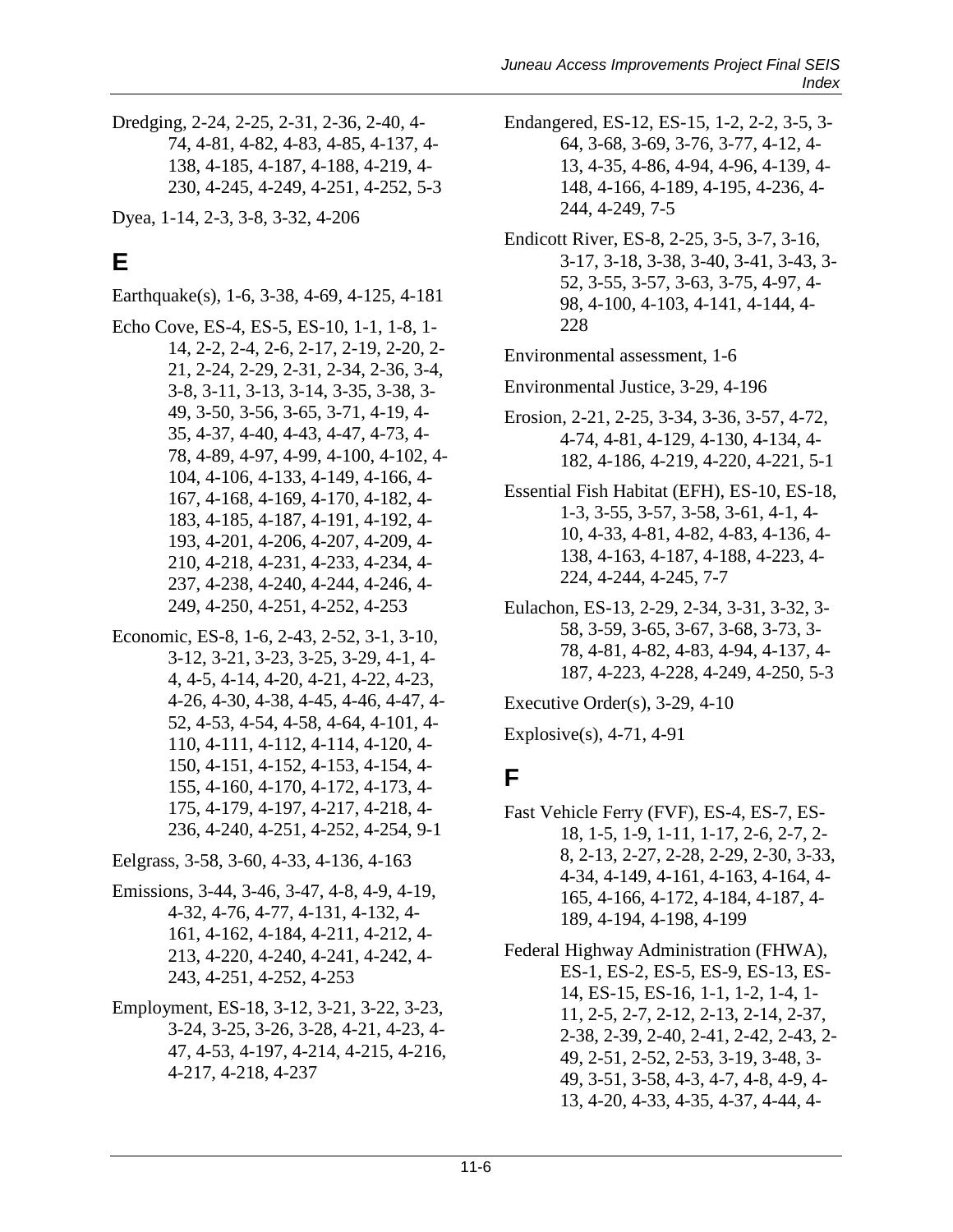- 45, 4-59, 4-69, 4-70, 4-74, 4-75, 4- 81, 4-83, 4-94, 4-96, 4-99, 4-105, 4- 115, 4-125, 4-129, 4-130, 4-136, 4- 138, 4-147, 4-148, 4-150, 4-163, 4- 165, 4-167, 4-170, 4-182, 4-183, 4- 188, 4-194, 4-195, 4-196, 4-198, 4- 202, 4-204, 4-214, 4-229, 5-6, 6-1, 6- 2, 6-3, 6-4, 6-5, 6-6, 7-1, 7-2, 7-3, 7- 4, 7-5, 7-6, 7-7, 9-1
- Ferry terminal(s), ES-3, ES-4, ES-5, ES-6, ES-7, ES-8, ES-9, ES-10, ES-11, ES-13, 1-6, 2-2, 2-3, 2-4, 2-6, 2-9, 2-12, 2-17, 2-19, 2-21, 2-24, 2-26, 2-28, 2- 29, 2-30, 2-31, 2-33, 2-34, 2-36, 2- 40, 2-41, 3-14, 3-19, 3-50, 3-51, 3- 58, 3-59, 4-2, 4-3, 4-8, 4-14, 4-17, 4- 18, 4-19, 4-30, 4-32, 4-33, 4-34, 4- 35, 4-36, 4-37, 4-40, 4-43, 4-49, 4- 63, 4-68, 4-70, 4-74, 4-75, 4-76, 4- 78, 4-80, 4-81, 4-82, 4-83, 4-85, 4- 86, 4-88, 4-96, 4-97, 4-98, 4-99, 4- 102, 4-103, 4-105, 4-108, 4-118, 4- 119, 4-120, 4-123, 4-124, 4-125, 4- 129, 4-130, 4-131, 4-136, 4-137, 4- 138, 4-142, 4-146, 4-147, 4-149, 4- 150, 4-159, 4-161, 4-163, 4-165, 4- 166, 4-167, 4-169, 4-170, 4-174, 4- 179, 4-181, 4-183, 4-184, 4-187, 4- 188, 4-189, 4-193, 4-199, 4-200, 4- 206, 4-208, 4-209, 4-213, 4-215, 4- 218, 4-219, 4-223, 4-225, 4-230, 4- 231, 4-241, 4-245, 5-1, 5-3, 5-4, 5-6

Fish and Wildlife Coordination Act, 4-12

- Fish Habitat Permit, 4-195
- Fixing America's Surface Transportation (FAST) Act, 4-37, 4-39, 4-96, 4-98, 4-99, 4-101, 4-148, 4-167, 4-168, 4- 195
- Floodplain(s), 2-25, 3-41, 3-42, 3-43, 3-54, 3-62, 3-63, 4-7, 4-43, 4-74, 4-129, 4- 182
- Freshwater habitat, ES-10, 3-57, 3-61, 4-10, 4-34, 4-163, 4-165

Funding, ES-1, ES-2, 1-4, 1-8, 2-1, 2-13, 2- 44, 2-45, 2-47, 2-48, 2-53, 3-11, 3- 75, 4-15, 4-17, 4-27, 4-31, 4-59, 4- 66, 4-115, 4-121, 4-122, 4-156, 4- 160, 4-176, 4-180, 4-217

#### **G**

- General Fund, ES-14, 1-18, 1-19, 2-45, 2- 46, 2-47, 2-53
- Geological, 2-24, 2-25, 3-2, 3-33, 3-39, 3- 59, 4-6, 4-32, 4-161
- Geology, ES-9, 3-33, 3-34, 4-5, 4-14
- Gilkey River, 3-43, 4-195
- Glacier Highway, ES-4, ES-5, ES-12, ES-16, 1-7, 1-8, 1-14, 2-2, 2-3, 2-4, 2-6, 2-17, 2-19, 2-21, 2-24, 2-29, 2-34, 2- 36, 3-8, 3-10, 3-14, 3-50, 3-51, 3-53, 3-55, 4-19, 4-35, 4-37, 4-39, 4-97, 4- 99, 4-101, 4-133, 4-144, 4-149, 4- 162, 4-166, 4-167, 4-168, 4-175, 4- 185, 4-193, 4-196, 4-202, 4-203, 4- 204, 4-205, 4-206, 4-207, 4-210, 4- 226, 4-227, 4-231, 4-233, 4-234, 4- 238, 4-244, 4-246, 4-247, 4-253, 5-4
- Goldbelt, 1-8, 2-2, 3-11, 3-19, 4-19, 4-36, 4- 37, 4-39, 4-47, 4-98, 4-99, 4-100, 4- 106, 4-149, 4-166, 4-167, 4-168, 4- 172, 4-233, 4-234, 4-237, 4-238, 4- 240, 4-241, 4-244, 4-245, 4-246, 4- 249, 4-250, 4-251, 4-252, 4-253, 7-1, 7-7, 9-2
- Gran Point, ES-12, ES-13, 2-21, 3-13, 3-16, 3-77, 3-78, 4-34, 4-73, 4-90, 4-94, 4- 95, 4-96, 4-229, 4-230, 4-231

Green Point, 2-25, 3-21, 4-97, 6-5

Greenhouse gas(es) (GHG), 3-47, 4-211, 4- 212, 4-213, 4-242, 4-243

Greens Creek Mine, 3-23

#### Ground water, 3-52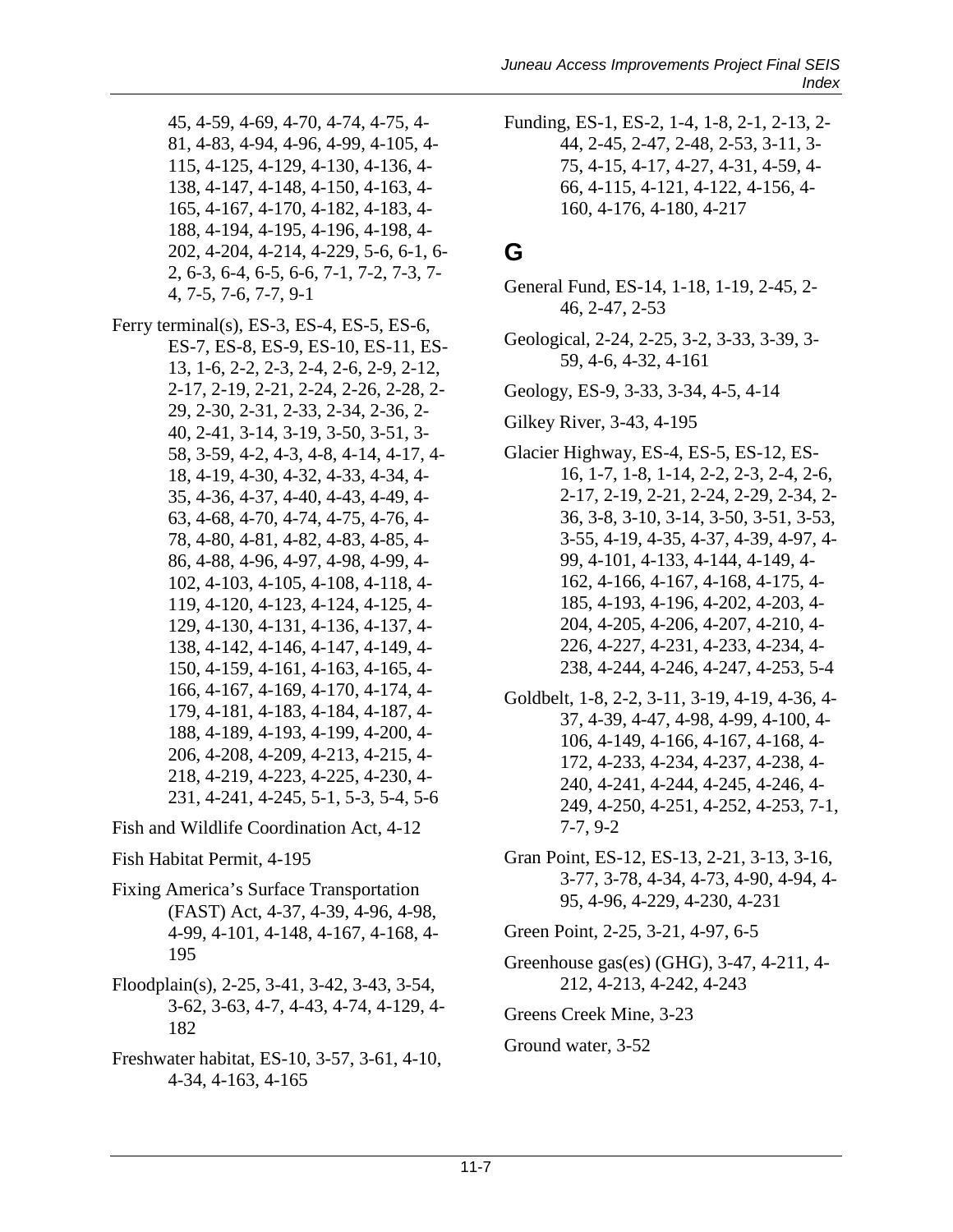# **H**

- Haines Borough, 1-7, 1-13, 2-49, 2-50, 2-51, 2-52, 3-1, 3-10, 3-14, 3-15, 3-24, 3- 25, 3-26, 3-27, 3-29, 4-14, 4-19, 4- 37, 4-40, 4-45, 4-50, 4-54, 4-99, 4- 100, 4-102, 4-112, 4-149, 4-150, 4- 153, 4-167, 4-169, 4-173, 4-231, 4- 236, 4-254, 7-5, 9-2
- Haulout(s), ES-12, ES-13, 3-13, 3-16, 3-73, 3-78, 4-86, 4-90, 4-94, 4-95, 4-140, 4-147, 4-225, 4-229, 4-230
- Hazardous materials, 3-51, 4-9, 4-14, 4-32, 4-78, 4-132, 4-162, 4-185, 5-2
- Healthcare, 3-23, 3-26
- Helicopter(s), 3-7, 3-50, 4-71, 4-93, 4-144, 4-147, 4-204, 4-230, 6-4
- Herring, ES-13, 2-29, 2-34, 3-30, 3-66, 3- 67, 3-76, 3-78, 4-137, 4-138, 4-187, 4-188, 4-245, 4-249, 4-250, 4-252, 4- 25, 5-3
- Historic resource(s), 4-214
- Household survey, 1-16, 4-24, 4-51, 4-54, 4- 55, 4-58, 4-109, 4-110, 4-112, 4-152, 4-153, 4-155, 4-172, 4-174, 4-175, 4- 254
- Humpback whale(s), ES-12, ES-13, ES-16, 2-29, 2-34, 3-68, 3-72, 3-76, 3-77, 4- 13, 4-33, 4-34, 4-35, 4-86, 4-94, 4- 96, 4-140, 4-148, 4-163, 4-165, 4- 189, 4-194, 4-195, 4-229, 4-230, 4- 231, 4-248, 4-249, 4-252, 4-253
- Hunting, ES-9, ES-11, 3-11, 3-12, 3-13, 3- 30, 3-31, 3-32, 3-47, 4-38, 4-59, 4- 92, 4-94, 4-100, 4-115, 4-145, 4-147, 4-167, 4-168, 4-192, 4-237, 4-238, 4- 248, 4-251, 4-254, 6-3
- Hydrology, 1-3, 3-40, 3-42, 3-53, 4-1, 4-7, 4-18, 4-32, 4-73, 4-74, 4-78, 4-128, 4-129, 4-134, 4-161, 4-182, 4-185, 4- 219, 4-220

#### **I**

- Independence Lake, 2-20, 3-38, 3-39, 3-70, 4-80, 4-90
- Industrial Roads Program, 1-8, 3-11
- Infrastructure, ES-8, 1-1, 1-6, 2-46, 2-51, 3- 52, 4-24, 4-78, 4-211, 4-217, 4-235, 4-249
- Initial Site Assessment (ISA), 1-3, 3-51, 3- 52, 4-1, 4-9, 4-10, 4-78, 4-132, 4- 162, 4-185

Interagency Working Group (IWG), 3-56

Inventoried Roadless Areas (IRAs), 4-2, 4- 39, 4-101, 4-168

#### **J**

- Jualin Mine, 1-8, 2-20, 3-20, 4-44, 4-214, 4- 232, 6-5
- Juneau Coastal Management Plan, 3-15, 3- 15

#### **K**

Karst, 3-35, 3-37, 4-1, 4-2, 4-5, 4-6, 4-127, 4-128

Katz Point, 2-3, 2-4

- Katzehin Ferry Terminal, ES-10, 1-1, 1-7, 2- 6, 2-18, 2-19, 2-21, 2-40, 3-57, 3-59, 3-60, 4-37, 4-44, 4-57, 4-61, 4-62, 4- 64, 4-68, 4-76, 4-80, 4-82, 4-83, 4- 86, 4-97, 4-197, 4-213, 4-223
- Katzehin River, ES-4, ES-11, 1-7, 2-3, 2-4, 2-6, 2-17, 2-19, 2-20, 2-21, 2-39, 2- 40, 2-42, 3-4, 3-10, 3-13, 3-16, 3-17, 3-18, 3-38, 3-39, 3-40, 3-43, 3-49, 3- 57, 3-58, 3-59, 3-60, 3-61, 3-62, 3- 64, 3-73, 3-75, 4-35, 4-37, 4-38, 4- 42, 4-43, 4-44, 4-59, 4-73, 4-74, 4- 79, 4-80, 4-81, 4-82, 4-85, 4-86, 4- 87, 4-88, 4-89, 4-90, 4-94, 4-97, 4- 195, 4-225, 4-226, 4-228, 4-230, 4- 237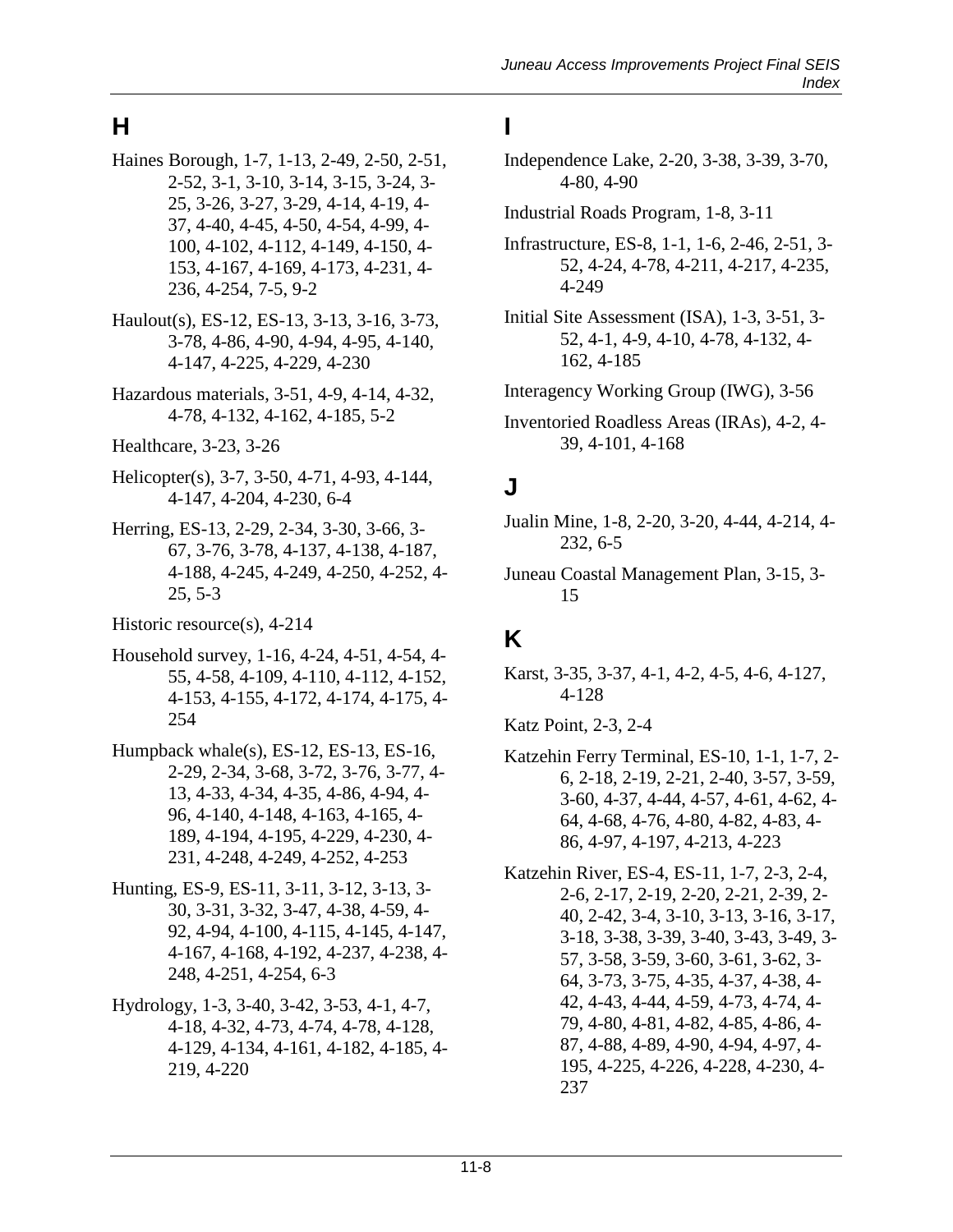- Kensington Gold Project, 1-8, 3-4, 3-12, 3- 23, 3-45, 4-36, 4-39, 4-53, 4-232, 4- 235, 4-239, 4-241
- Kensington Mine, 3-1, 3-11, 3-20, 3-23, 4- 232, 4-234, 4-236, 4-237, 4-238
- Klondike Highway, 1-6, 1-8, 1-13, 1-14, 2- 39, 3-11, 4-58, 4-203, 4-206, 4-208, 6-5
- Klukwan, 3-12, 3-25, 3-26, 3-29, 3-30, 3-31, 3-32, 4-196, 7-3, 9-2

#### **L**

- Lace River, 2-20, 3-62, 4-35, 4-86, 4-88, 4- 234, 4-236
- Land use(s), 3-1, 3-7, 3-8, 3-10, 3-14, 3-35, 3-47, 3-48, 3-50, 4-1, 4-2, 4-3, 4-6, 4-14, 4-20, 4-37, 4-100, 4-149, 4- 197, 4-201, 4-202, 4-212, 4-236, 4- 237
- Landslide(s), 4-5, 4-7, 4-69, 4-72, 4-125, 4- 127

Lena Cove, 3-50

- Life-cycle Cost, 4-1, 4-5, 4-16, 4-17, 4-18, 4-29, 4-31, 4-62, 4-63, 4-66, 4-118, 4-119, 4-122, 4-124, 4-158, 4-160, 4- 178, 4-180, 4-183
- Long-term productivity, 4-2, 4-254
- Low-income population, 3-29, 4-196
- Lutak Ferry Terminal, 2-3, 2-4, 2-6, 3-50
- Lutak Inlet, 1-11, 2-3, 4-244
- Lynn Canal Highway, ES-1, ES-2, ES-4, ES-9, ES-13, 1-1, 1-6, 1-7, 2-3, 2-4, 2-6, 2-8, 2-17, 2-21, 2-24, 2-40, 2- 51, 2-52, 3-14, 3-33, 3-37, 3-38, 3- 50, 4-6, 4-7, 4-35, 4-38, 4-47, 4-53, 4-57, 4-59, 4-61, 4-66, 4-69, 4-70, 4- 72, 4-90, 4-93, 4-97, 4-99, 4-100, 4- 105, 4-107, 4-108, 4-109, 4-110, 4- 111, 4-113, 4-114, 4-115, 4-116, 4- 117, 4-119, 4-120, 4-121, 4-122, 4- 123, 4-126, 4-127, 4-128, 4-130, 4-

132, 4-133, 4-136, 4-137, 4-141, 4- 143, 4-144, 4-145, 4-146, 4-147, 4- 197, 4-207, 4-217, 4-250

#### **M**

- *M/V Aurora*, 1-5, 2-7
- *M/V Columbia*, 1-5, 1-9, 2-9, 2-9, 2-15, 2- 27, 2-29, 2-32, 2-34, 3-32, 4-66, 4- 122, 4-198
- *M/V Kennicott*, 1-5
- *M/V LeConte*, 1-5, 1-9, 1-11, 3-33, 4-66, 4- 122
- *M/V Malaspina*, ES-3, ES-18, 1-5, 1-9, 2-4, 2-7, 2-9, 2-14, 2-15, 2-16, 2-37, 2- 38, 4-17, 4-19, 4-27, 4-28, 4-29, 4- 32, 4-66, 4-122
- *M/V Taku*, 1-5, 1-9, 2-13
- *M/V Tustumena*, 1-5, 2-13
- Mainline capacity, 2-27, 2-29, 2-32, 2-34
- Mainline service, 2-14, 2-34, 2-5, 2-26, 2- 31, 2-36
- Mainliner, 2-30, 2-35
- Maintenance and Operations (M&O), ES-17, 2-1, 2-11, 2-16, 2-19, 2-24, 2-28, 2-31, 2-33, 2-36, 2-53, 3-70, 3-76, 3- 77, 5-4
- Marine Mammal Protection Act (MMPA), ES-12, ES-13, ES-16, 3-70, 3-77, 4- 12, 4-96, 4-148, 4-166, 4-195, 5-4
- Met Point, ES-12, ES-13, 2-21, 3-4, 3-65, 3- 77, 3-78, 4-34, 4-73, 4-85, 4-90, 4- 94, 4-95, 4-229, 4-230, 4-231
- Migratory Bird Treaty Act, 3-70, 3-74, 4-12
- Migratory bird(s), 3-70, 4-12, 4-78
- Mining, 3-2, 3-11, 3-12, 3-20, 3-23, 3-28, 3- 48, 4-44, 4-232, 6-4
- Mitigation, 2-48, 4-6, 4-7, 4-38, 4-71, 4-72, 4-83, 4-94, 4-138, 4-186, 4-188, 4- 227, 3-127, 5-1, 5-2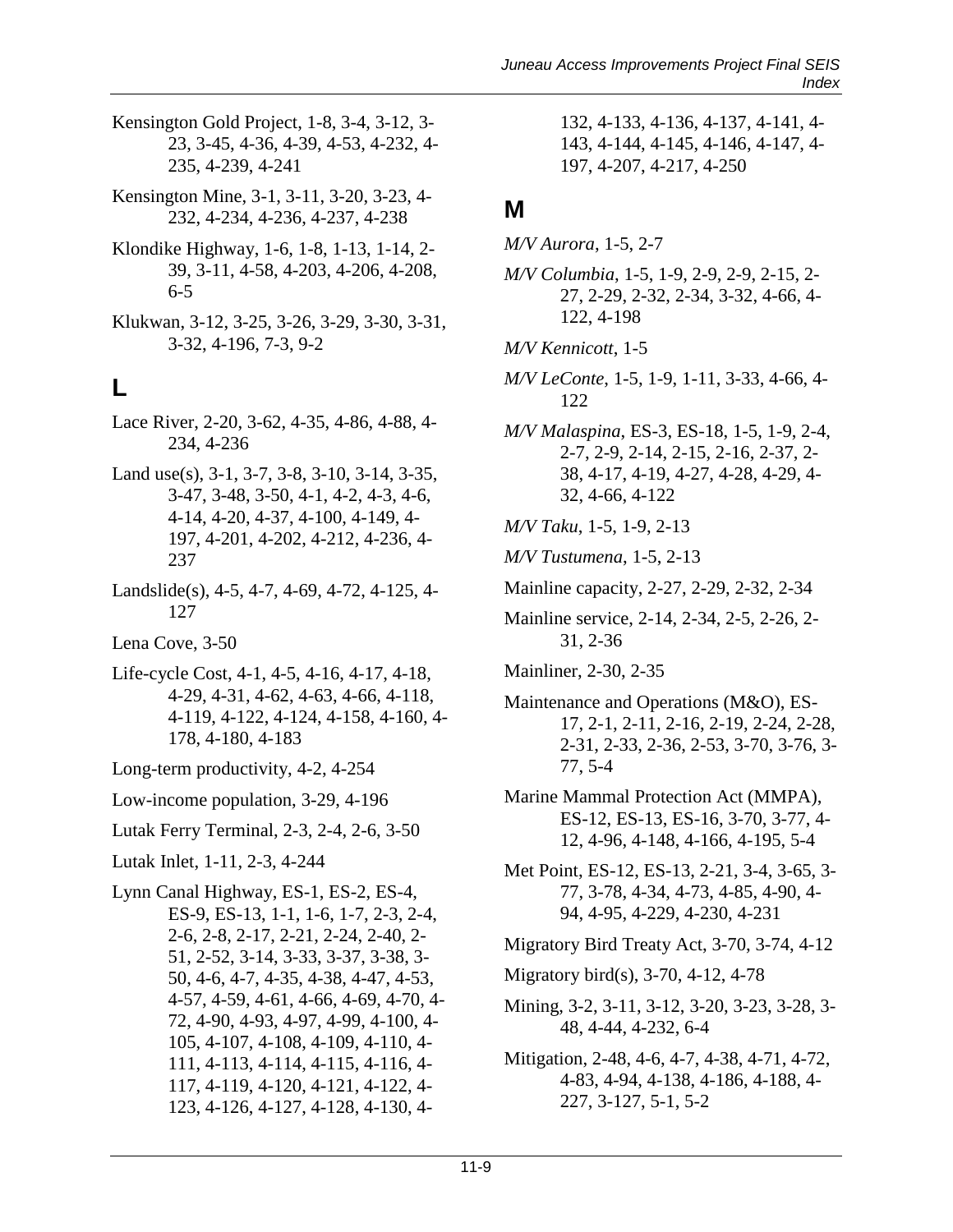Mud Bay Road, ES-4, 2-21, 2-24, 2-25, 2- 26, 3-9, 3-14, 3-49, 3-50, 3-55, 4-97, 4-100, 4-205, 4-209, 4-231

Municipality of Skagway Borough, 3-1, 3-4, 3-8, 3-10, 3-13, 3-14, 3-15, 3-21, 3- 27, 3-28, 3-29, 4-19, 4-37, 4-40, 4- 58, 4-100, 4-102, 4-149, 4-150, 4- 167, 4-169, 4-208, 4-231, 4-254, 7-5

# **N**

- Nahku Bay, 3-32
- National Ambient Air Quality Standards (NAAQS), 3-43, 4-8, 4-9, 4-77, 4- 131, 4-132, 4-162, 4-220, 4-251, 4- 252, 4-253
- National Environmental Policy Act (NEPA), ES-1, ES-2, ES-5, 1-1, 1-2, 1-6, 1- 11, 2-5, 2-7, 2-51, 2-52, 3-29, 4-2, 4- 12, 4-37, 4-85, 4-232, 7-1
- National Highway System (NHS), ES-2, 1- 5, 1-8, 1-13, 2-2, 2-6, 2-9, 2-15, 2- 17, 2-21, 2-26
- National Historic Landmark, ES-5, 2-5, 2- 39, 3-8, 4-209, 6-5
- National Marine Fisheries Service (NMFS), ES-10, ES-12, ES-13, ES-15, ES-16, 3-57, 3-58, 3-64, 3-69, 3-74, 3-76, 3- 77, 4-13, 4-33, 4-35, 4-83, 4-94, 4- 95, 4-96, 4-138, 4-147, 4-148, 4-163, 4-166, 4-188, 4-194, 4-195, 4-224, 4- 229, 4-230, 4-245, 4-248, 4-249, 4- 250, 4-252, 4-253, 7-4, 7-5, 7-7, 9-1
- National Oceanic and Atmospheric Administration, 3-1
- National Park Service (NPS), 1-6, 2-5, 3-1, 3-8, 3-13, 3-29, 4-95, 4-208, 6-5, 9-1
- National Register of Historic Places (NRHP), ES-9, 3-18, 3-19, 3-20, 3- 21, 4-3, 4-105, 4-214, 6-4, 6-5
- National Wetlands Inventory (NWI), 3-52, 3-53, 3-55

No Action Alternative, ES-14, 2-1, 2-2, 2-4, 2-7, 2-8, 4-29, 4-63

Noise Abatement Criteria (NAC), 3-48, 3- 49, 3-50, 4-9, 4-201, 4-202, 4-203, 4- 204

Notice of Intent (NOI), ES-1, 2-52, 7-2

### **O**

Old-growth reserve (OGR), 4-11, 4-36, 4- 74, 4-84, 4-85, 4-89, 4-139, 4-188, 4- 189

Outburst flood, ES-9, 3-37, 3-39, 4-73, 4- 128

Ozone, 3-44, 3-45

#### **P**

Particulate matter, 3-44, 4-8, 4-241

- Particulates, 3-44, 3-45, 4-77, 4-132, 4-161, 4-184, 4-240, 4-241
- Pedestrian(s), 3-14, 3-27, 4-18, 4-31, 4-38, 4-67, 4-95, 4-122, 4-160, 4-180, 4- 208, 4-209, 4-243
- Permit(s), ES-1, ES-12, ES-13, ES-15, ES-16, 1-11, 2-13, 2-20, 3-2, 3-11, 3-12, 3-23, 3-53, 3-74, 4-12, 4-13, 4-18, 4- 32, 4-35, 4-58, 4-69, 4-82, 4-91, 4- 96, 4-97, 4-125, 4-148, 4-161, 4-166, 4-184, 4-195, 4-213, 4-214, 4-228, 4- 230, 4-232, 4-233, 4-234, 4-235, 4- 236, 5-4, 7-4, 7-7

Physical environment, 2-2, 3-33

Preferred alternative, ES-2, ES-14, 1-1, 1-2, 1-3, 1-4, 1-6, 1-7, 2-42, 2-43, 2-47, 2-49, 2-50, 2-51, 2-52, 2-53, 3-53, 4- 7, 4-13, 4-81, 4-83, 4-85, 4-94, 5-1, 7-3, 7-5, 7-7

Pacific herring, ES-16, 3-58, 3-60, 3-65, 3- 66, 3-73, 3-76, 4-82, 4-94, 4-137, 4- 138, 4-187, 4-188, 4-223, 4-228, 4- 231, 4-245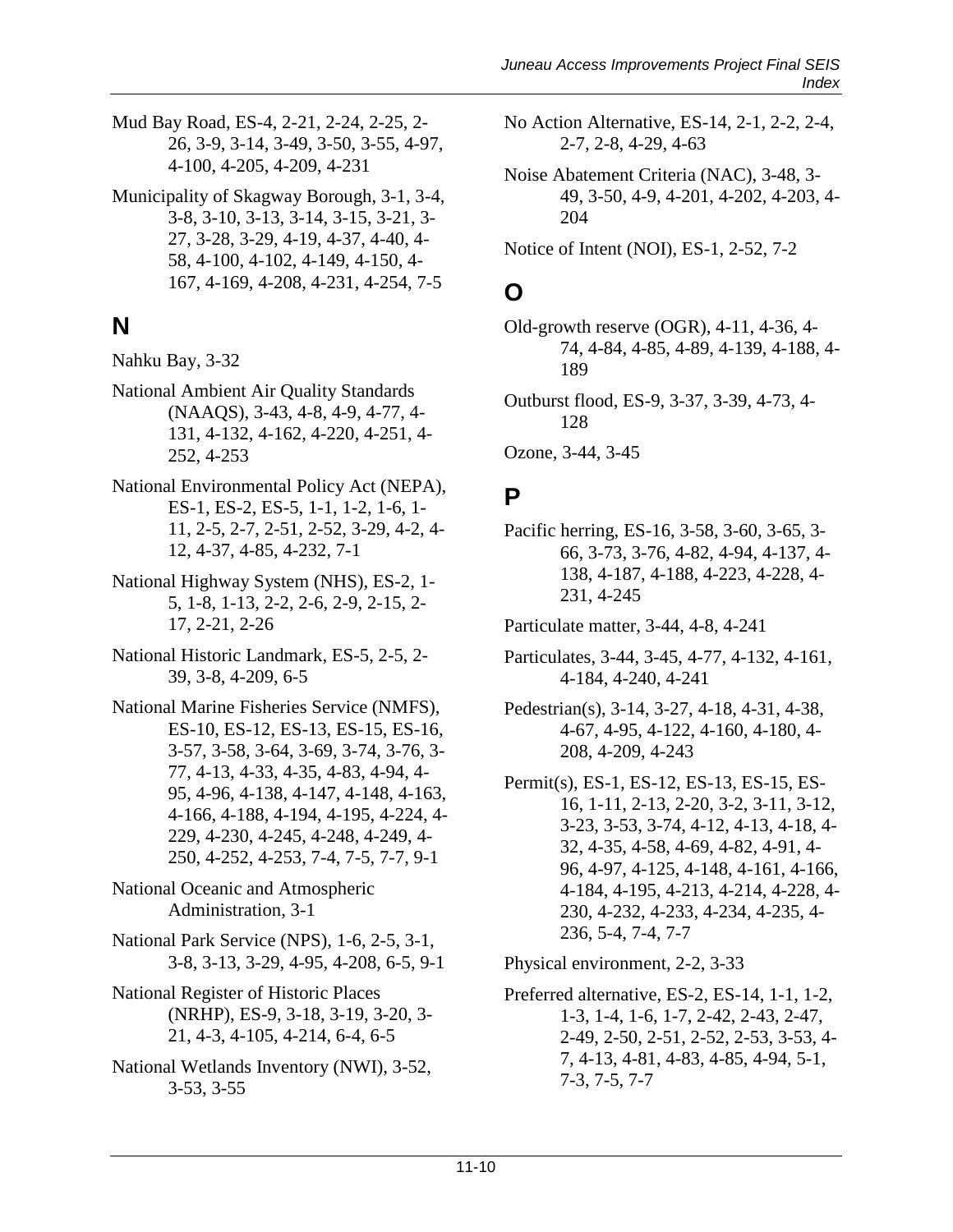- Pullout(s), 4-35, 4-38, 4-40, 4-48, 4-88, 4- 97, 4-143, 4-166, 4-226, 4-235, 4- 237
- Purpose and Need, ES-3, ES-7, ES-17, 1-11, 1-12, 1-15, 1-17, 1-20, 2-1, 2-2, 2-3, 2-6, 2-7, 2-22, 2-26, 2-42
- Pyramid Harbor, 2-25, 2-26, 3-21, 3-38, 4- 97, 4-99, 4-105, 4-111, 6-5

# **R**

- Real estate, 4-23, 4-24, 4-25, 4-26
- Reasonable alternative(s), ES-2, ES-3, ES-5, ES-6, ES-13, ES-14, 1-1, 1-2, 2-1, 2- 2, 2-3, 2-4, 2-6, 2-7, 2-8, 2-22, 2-26, 2-37, 2-38, 2-39, 2-42, 2-51, 4-138, 4-213, 6-5
- Record of Decision (ROD), ES-1, ES-2, ES-13, ES-14, ES-16, 1-1, 1-2, 1-11, 2- 51, 2-52, 2-53, 3-4, 3-11, 3-33, 3-70, 4-69, 4-93, 4-94, 4-146, 4-229, 4- 230, 4-232, 6-3, 7-5
- Recreation, 1-20, 3-2, 3-4, 3-5, 3-6, 3-7, 3-8, 3-12, 3-13, 3-14, 3-43, 3-50, 4-3, 4- 26, 4-37, 4-38, 4-39, 4-40, 4-49, 4- 54, 4-74, 4-98, 4-99, 4-100, 4-101, 4- 112, 4-167, 4-168, 4-169, 4-182, 4- 234, 4-236, 4-238, 4-250, 4-254, 5-6, 6-1, 6-2, 6-3, 6-4, 6-5, 9-2
- Recreational vehicle(s) (RVs), 3-13, 3-22, 4- 38, 4-48, 4-49, 4-107, 4-202, 4-208
- Relocation, 4-94, 4-147
- Resident fish, 3-58, 3-62, 44-97, 4-137, 4- 148, 4-195, 4-224, 5-3
- Right-of-way (ROW), 1-2, 3-3, 3-5, 4-36, 4- 44, 4-49, 4-63, 4-78, 4-84, 4-85, 4- 86, 4-89, 4-98, 4-101, 4-107, 4-118, 4-134, 4-139, 4-140, 4-142, 4-166, 4- 168, 4-178, 4-185, 4-189, 4-191, 4- 197, 4-213, 4-214, 4-221, 4-233

Rivers and Harbors Act, ES-15, 4-96

- Roadless area(s), 3-2, 3-5, 3-6, 4-1, 4-2, 4-3, 4-39, 4-101, 4-168
- Roadless Rule, 3-5, 3-6, 4-2, 4-39, 4-101, 4- 168, 7-7
- Runoff, 3-35, 3-40, 4-7, 4-73, 4-75, 4-76, 4- 83, 4-93, 4-128, 4-130, 4-131, 4-137, 4-146, 4-182, 4-183, 4-184, 4-187, 4- 193, 4-219, 4-224, 4-240, 4-249, 4- 251, 4-252, 4-253, 5-5

#### **S**

- Safe, Accountable, Flexible, Efficient Transportation Equity Act A Legacy for Users (SAFETEA-LU), ES-15, 3- 9, 4-36, 4-37, 4-39, 4-96, 4-98, 4-99, 4-101, 4-148, 4-167, 4-168, 4-195, 6- 1
- Safety, 2-39, 2-48, 3-10, 3-14, 3-22, 3-43, 4- 45, 4-50, 4-56, 4-66, 4-70, 4-107, 4- 114, 4-122, 4-126, 4-234, 5-1, 5-5
- Sanitary waste, 4-8, 4-18, 4-32, 4-76, 4-82, 4-131, 4-137, 4-161, 4-184, 4-187
- Sawmill Cove, ES-4, ES-5, ES-10, 2-4, 2-6, 2-21, 2-22, 2-23, 2-24, 2-29, 2-30, 2- 31, 2-34, 2-35, 2-36, 2-40, 2-41, 3- 11, 3-38, 3-59, 3-60, 3-64, 4-43, 4- 97, 4-99, 4-100, 4-102, 4-104, 4-111, 4-114, 4-116, 4-117, 4-118, 4-121, 4- 124, 4-129, 4-131, 4-133, 4-136, 4- 137, 4-138, 4-141, 4-147, 4-148, 4- 166, 4-167, 4-168, 4-169, 4-170, 4- 172, 4-181, 4-182, 4-183, 4-184, 4- 185, 4-187, 4-188, 4-189, 4-190, 4- 191, 4-192, 4-193, 4-194, 4-195, 4- 197, 4-199, 4-213, 4-218, 4-219, 4- 223, 4-226, 4-227, 4-230, 4-244, 4- 245, 4-253

Sawmill Cove Ferry Terminal, 2-21, 2-24, 2-30, 2-31, 2-35, 2-36, 2-40, 4-99, 4- 100, 4-102, 4-105, 4-111, 4-114, 4- 117, 4-121, 4-124, 4-136, 4-137, 4- 138, 4-147, 4-167, 4-169, 4-182, 4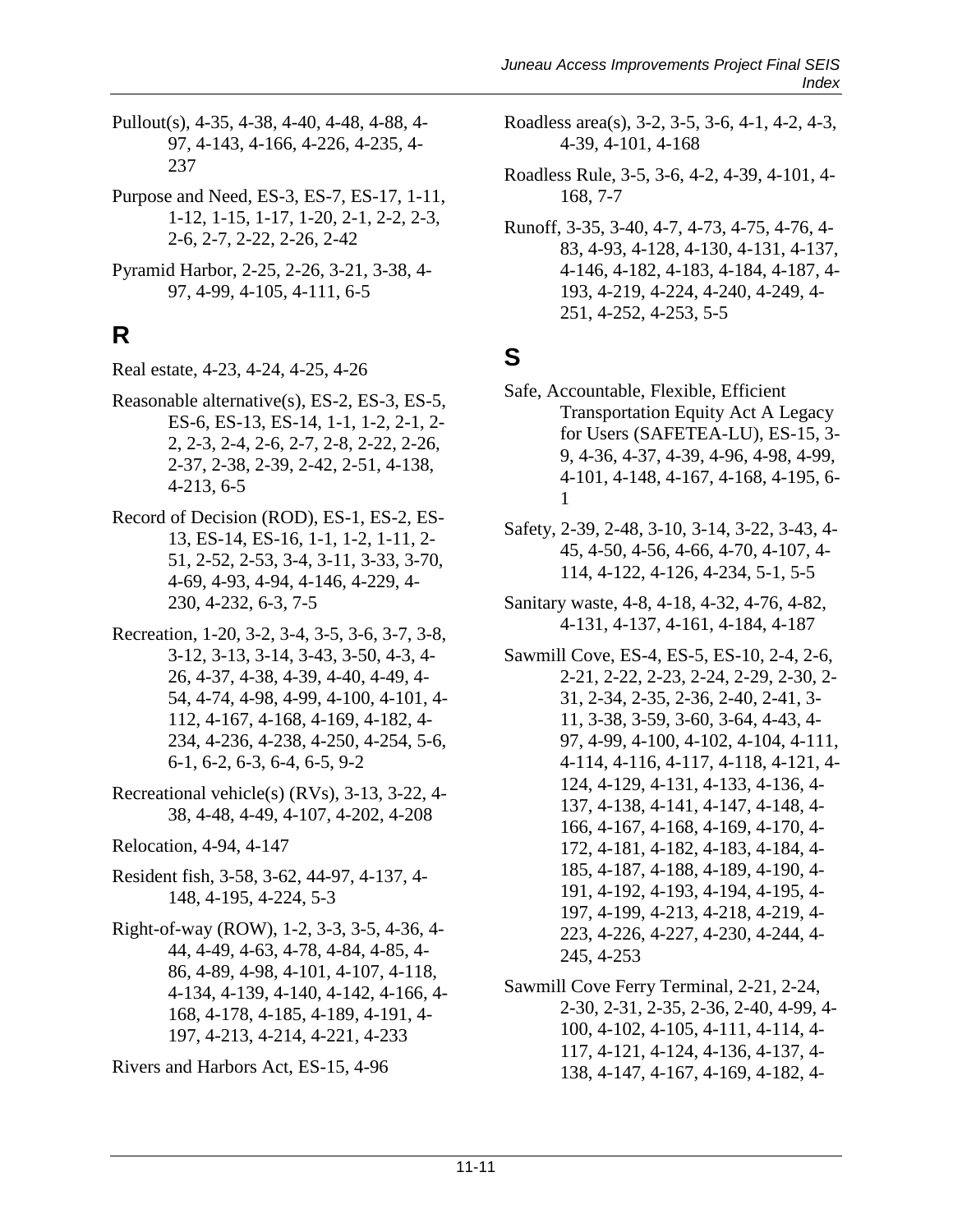184, 4-185, 4-187, 4-188, 4-194, 4- 195, 4-213, 4-218, 4-223, 4-245

- Scenic attractiveness, 3-17
- Scenic Integrity Objective(s) (SIO), 3-16, 3- 17, 3-18, 4-3, 4-43, 4-44, 4-104, 4- 105, 4-170
- Scoping, ES-15, 1-7, 2-1, 2-5, 2-12, 2-13, 2- 21, 2-43, 2-52, 3-18, 3-53, 3-56, 3- 68, 3-69, 4-11, 4-12, 4-51, 4-57, 4- 59, 4-109, 4-115, 4-232, 7-1, 7-2, 7- 3, 7-4, 7-5, 7-6
- Screening, 2-1, 2-2, 2-4, 2-6, 2-22, 2-26, 2- 37, 2-39, 2-40, 2-41, 3-51, 4-103, 4- 104, 5-4
- Sealaska, 3-11, 3-19, 4-235, 7-1, 7-7, 9-2
- Section 10, ES-15, 3-18, 3-19, 4-96, 4-148, 4-166, 4-195, 6-1, 7-1, 7-7
- Section 4(f), ES-5, 2-2, 2-3, 2-4, 2-5, 2-41, 3-48, 6-1, 6-2, 6-3, 6-4, 6-5
- Section 401, 4-96, 4-148, 4-166, 4-195
- Section 404, ES-15, ES-16, 1-11, 3-11, 3-52, 3-53, 4-10, 4-81, 4-96, 4-148, 4-166, 4-195, 7-7
- Sensitive receptor(s), 3-47, 3-49, 3-50, 4- 201, 4-202, 4-204, 4-205
- Shellfish, 3-12, 3-13, 3-30, 3-58, 3-65, 3-67, 4-59
- Sitka, 1-5, 1-8, 2-7, 2-13, 3-13, 3-31, 3-54, 3-63, 3-69, 3-70, 3-71, 3-72, 4-58, 4- 66, 4-84, 4-89, 4-122, 4-139, 4-142, 4-144, 4-191, 4-192, 7-2, 7-3, 7-5
- Skagway, ES-2, ES-4, ES-5, ES-6, ES-7, ES-8, ES-15, ES-16, ES-17, ES-18, 1-1, 1-4, 1-5, 1-6, 1-7, 1-8, 1-9, 1-10, 1-11, 1-13, 1-14, 1-15, 1-16, 1-17, 1- 20, 2-1, 2-2, 2-3, 2-4, 2-5, 2-6, 2-7, 2-8, 2-9, 2-10, 2-11, 2-13, 2-14, 2- 15, 2-16, 2-17, 2-18, 2-19, 2-21, 2- 22, 2-23, 2-24, 2-26, 2-27, 2-28, 2- 29, 2-30, 2-31, 2-32, 2-33, 2-34, 2- 35, 2-36, 2-37, 2-38, 2-39, 2-41, 2-

42, 2-43, 2-49, 2-50, 2-51, 2-52, 2- 53, 3-1, 3-4, 3-6, 3-8, 3-9, 3-10, 3- 12, 3-13, 3-14, 3-15, 3-18, 3-20, 3- 21, 3-26, 3-27, 3-28, 3-30, 3-32, 3- 33, 3-40, 3-45, 3-46, 3-47, 3-48, 3- 49, 3-50, 3-55, 3-66, 3-67, 3-70, 4-4, 4-9, 4-14, 4-15, 4-16, 4-17, 4-18, 4- 19, 4-20, 4-21, 4-22, 4-25, 4-26, 4- 27, 4-28, 4-29, 4-30, 4-31, 4-32, 4- 35, 4-37, 4-38, 4-39, 4-45, 4-46, 4- 47, 4-48, 4-49, 4-50, 4-51, 4-53, 4- 55, 4-56, 4-57, 4-58, 4-59, 4-60, 4- 61, 4-62, 4-63, 4-64, 4-65, 4-67, 4- 68, 4-69, 4-76, 4-77, 4-100, 4-105, 4- 108, 4-109, 4-111, 4-113, 4-114, 4- 115, 4-116, 4-117, 4-118, 4-119, 4- 120, 4-121, 4-123, 4-124, 4-125, 4- 149, 4-150, 4-152, 4-153, 4-154, 4- 155, 4-156, 4-157, 4-159, 4-161, 4- 166, 4-167, 4-169, 4-170, 4-171, 4- 172, 4-173, 4-174, 4-175, 4-176, 4- 177, 4-179, 4-181, 4-197, 4-198, 4- 199, 4-201, 4-202, 4-203, 4-204, 4- 205, 4-206, 4-207, 4-208, 4-209, 4- 210, 4-215, 4-218, 4-231, 4-233, 4- 234, 4-235, 4-236, 4-237, 4-239, 4- 240, 4-241, 4-242, 4-249, 4-251, 4- 252, 4-254, 6-1, 6-2, 6-5, 7-2, 7-3, 7- 6

- Skagway Ferry Terminal, ES-4, ES-5, 1-17, 2-4, 2-8, 2-10, 2-13, 2-16, 2-17, 2- 18, 2-19, 2-21, 2-23, 2-28, 2-30, 2- 32, 2-33, 2-34, 2-35, 2-37, 4-69, 4- 124, 4-149, 4-166, 4-181, 4-199, 4- 233
- Skagway Marine Access Commission (SMAC), 2-37, 2-38
- Slate Cove, 1-8, 2-4, 2-6, 2-20, 3-4, 3-11, 3- 52, 3-55, 3-57, 3-59, 3-60, 3-62, 3- 65, 3-71, 4-35, 4-38, 4-43, 4-49, 4- 61, 4-78, 4-79, 4-80, 4-84, 4-88, 4- 89, 4-94, 4-234, 4-237, 4-238, 4-244, 4-245, 4-249

Snowshed(s), 4-70, 4-71, 4-72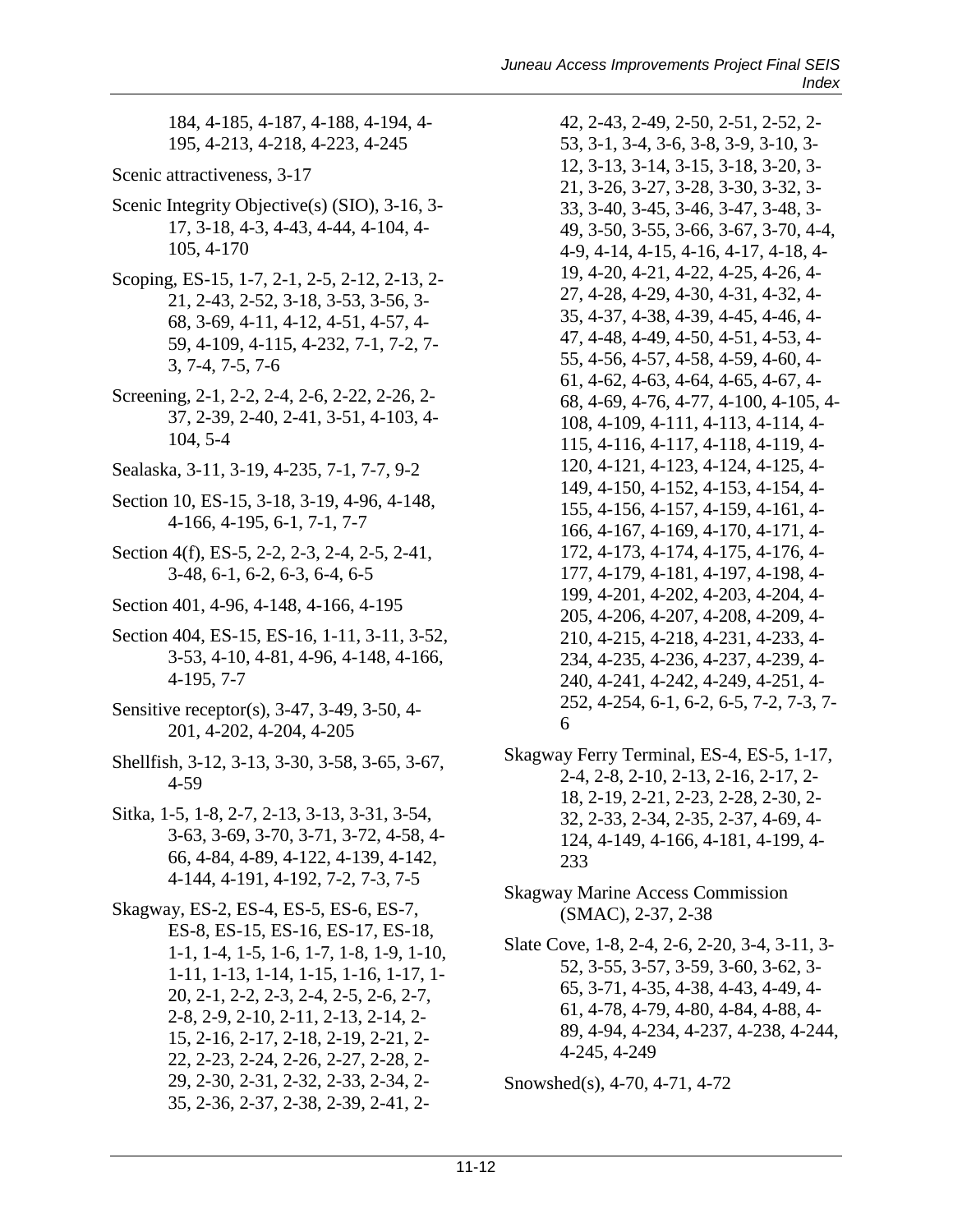Social environment, ES-15, 2-2, 2-43, 4-4

- Socioeconomic, 1-3, 3-21, 4-1, 4-4, 4-14, 4- 20, 4-21, 4-22, 4-24, 4-26, 4-45, 4- 46, 4-48, 4-49, 4-50, 4-51, 4-53, 4- 57, 4-65, 4-67, 4-105, 4-106, 4-108, 4-109, 4-110, 4-113, 4-114, 4-121, 4- 123, 4-150, 4-170, 4-196, 4-214, 4- 215, 4-216, 4-217, 4-238, 4-251, 4- 252, 7-7
- Solid waste, 4-54, 4-58, 4-112
- Southeast Alaska Transportation Plan (SATP), ES-2, ES-5, 1-4, 1-6, 2-38, 3-3, 4-14, 4-27, 4-59, 4-115, 4-156, 4-176
- State cost(s), ES-3, ES-7, 1-11, 1-12, 1-17, 1-18, 2-11, 2-17, 2-19, 2-24, 2-29, 2- 31, 2-34, 2-36, 4-119, 4-178
- State Historic Preservation Officer (SHPO), 3-19, 4-3, 4-45, 4-214, 6-5, 7-7
- State Implementation Plan, 3-44, 4-77
- Statewide Transportation Improvement Program (STIP), ES-2, ES-5, 1-4, 1- 7, 1-8, 2-14, 3-10, 4-15, 4-27, 4-37, 4-59, 4-115, 4-156, 4-176
- Steller sea lion(s), ES-12, ES-13, ES-16, 1- 2, 2-29, 2-34, 3-13, 3-16, 3-59, 3-68, 3-72, 3-76, 3-77, 3-78, 4-1, 4-13, 4- 33, 4-34, 4-35, 4-82, 4-83, 4-86, 4- 90, 4-94, 4-95, 4-96, 4-140, 4-147, 4- 163, 4-165, 4-189, 4-194, 4-229, 4- 230, 4-231, 4-249, 4-250, 4-252, 4- 253, 7-5
- Stormwater, 4-7, 4-75, 4-83, 4-96, 4-137, 4- 148, 4-166, 4-183, 4-187, 4-193, 4- 195, 4-219, 4-220, 4-240, 4-249, 4- 251, 4-252
- Storm Water Pollution Prevention Plan (SWPPP), 4-97, 4-148, 4-166, 4-195, 4-220, 4-221
- Subsistence, ES-9, 3-30, 3-31, 3-32, 3-47, 4- 14, 4-22, 4-24, 4-26, 4-27, 4-59, 4- 115, 4-155, 4-175, 7-7
- Sullivan River, ES-8, 2-25, 3-5, 3-38, 3-43, 3-51, 3-52, 3-55, 4-97, 4-115, 4-129, 4-132, 4-133, 4-137, 4-140, 4-141, 4- 196, 4-225, 4-237
- Supplemental Draft EIS, ES-15, 1-1, 1-4, 1- 7, 1-15, 2-1, 2-2, 2-5, 2-6, 2-41, 2- 50, 2-51, 3-1, 3-19, 3-49, 3-51, 3-53, 3-69, 4-8, 4-9, 4-11, 4-12, 4-24, 4- 26, 4-45, 4-51, 4-59, 4-81, 4-109, 4- 123, 4-131, 4-136, 4-152, 4-154, 4- 155, 4-172, 4-174, 4-175, 4-223, 6-5, 7-1, 7-2

#### **T**

Taiya Inlet, 3-10, 3-16, 3-17, 3-18, 3-32, 3- 34, 3-40, 3-41, 3-59, 3-61, 4-59, 4- 115, 4-225, 4-231, 4-235, 4-236, 4- 244

Taku River Valley, 1-6, 2-2

Tax(es), 1-18, 3-28, 4-16, 4-17, 4-21, 4-23, 4-25, 4-29, 4-31, 4-45, 4-47, 4-48, 4- 52, 4-56, 4-63, 4-66, 4-106, 4-111, 4- 113, 4-119, 4-122, 4-152, 4-153, 4- 155, 4-158, 4-160, 4-172, 4-173, 4- 175, 4-178, 4-180, 4-216, 4-239, 4- 240, 4-251, 4-252

Telephone survey(s), 1-7, 1-12, 1-14

- Terrestrial habitat, ES-10, ES-11, 3-63, 3- 70, 4-11, 4-33, 4-84, 4-86, 4-89, 4- 138, 4-139, 4-140, 4-142, 4-163, 4- 188, 4-189, 4-191, 4-222, 4-236, 4- 246, 4-247, 4-248, 4-251, 4-252
- Threatened and Endangered Species, ES-12, 3-76, 4-13, 4-33, 4-34, 4-35, 4-86, 4- 94, 4-96, 4-139, 4-147, 4-148, 4-165, 4-166, 4-189, 4-194, 4-195, 4-229, 4- 236, 4-244, 4-248, 4-249
- Timber, 2-25, 3-3, 3-4, 3-5, 3-7, 3-11, 3-37, 3-65, 4-49, 4-84, 4-107, 4-138, 4- 188, 4-233, 4-234, 4-235, 4-240, 4- 246, 6-2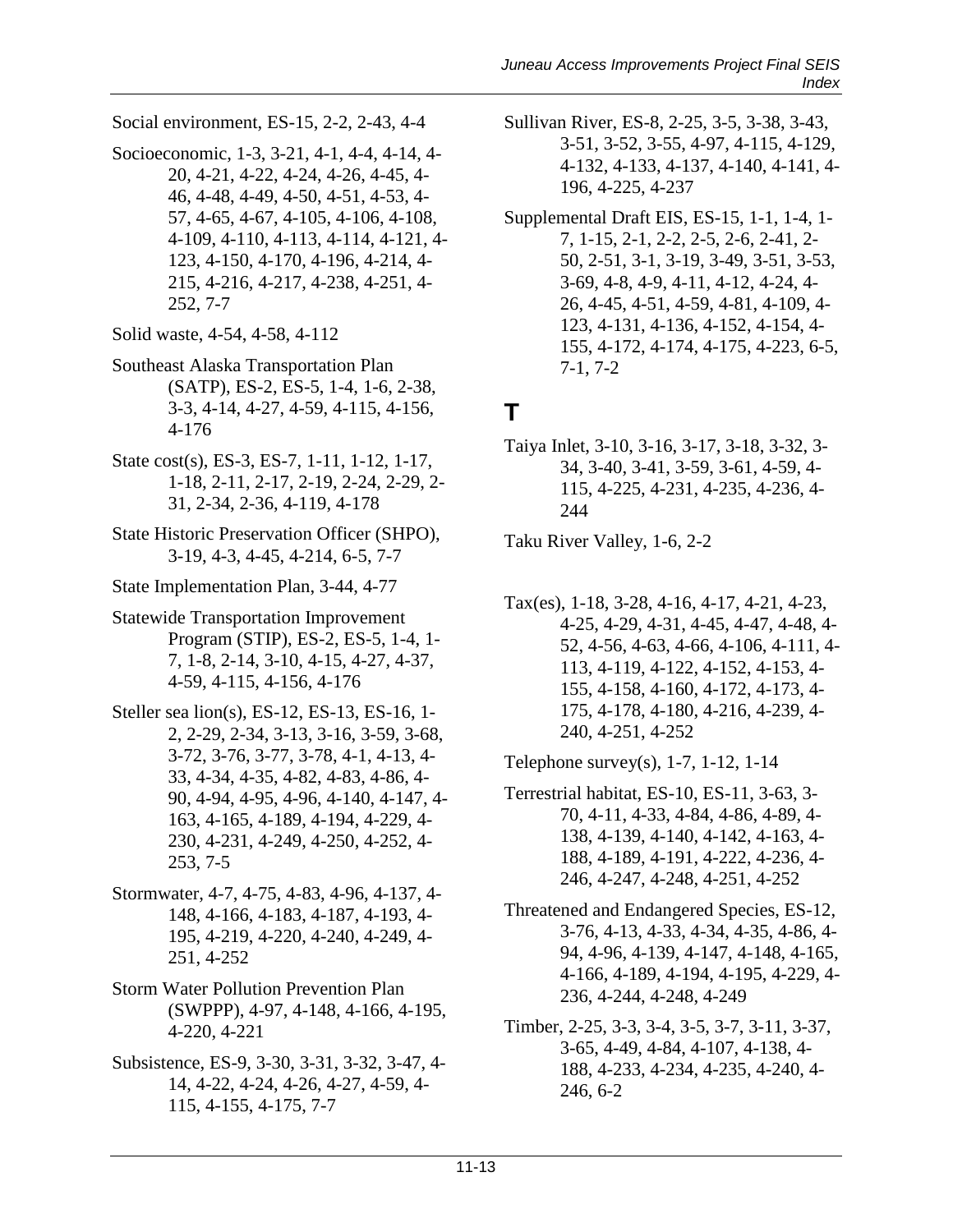- Tongass Land and Resource Management Plan (TLRMP), 3-1, 3-2, 3-3, 3-4, 3- 5, 3-9, 3-16, 3-17, 3-36, 3-63, 3-64, 3-65, 3-69, 3-74, 4-3, 4-6, 4-36, 4- 37, 4-39, 4-43, 4-49, 4-84, 4-85, 4- 98, 4-99, 4-101, 4-104, 4-139, 4-167, 4-168, 4-170, 4-188, 4-211, 4-212, 6- 2, 6-3
- Tongass National Forest, ES-10, ES-15, 3-1, 3-3, 3-4, 3-5, 3-6, 3-7, 3-9, 3-11, 3- 12, 3-16, 3-17, 3-23, 3-35, 3-64, 3- 68, 3-69, 4-3, 4-11, 4-36, 4-37, 4-38, 4-49, 4-74, 4-84, 4-85, 4-96, 4-98, 4- 99, 4-107, 4-129, 4-139, 4-148, 4- 166, 4-167, 4-182, 4-188, 4-195, 4- 214, 4-223
- Topography, 2-19, 3-18, 3-40, 3-42, 3-44, 3- 62, 3-65, 4-41, 4-42, 4-43, 4-103, 4- 104, 4-238, 6-3
- Traffic, ES-3, ES-5, ES-6, ES-8, ES-10, ES-11, ES-13, 1-2, 1-3, 1-9, 1-10, 1-11, 1-12, 1-13, 1-14, 1-15, 1-19, 2-1, 2- 5, 2-8, 2-9, 2-10, 2-11, 2-12, 2-15, 2- 18, 2-20, 2-22, 2-23, 2-26, 2-27, 2- 29, 2-30, 2-32, 2-34, 2-35, 2-37, 2- 38, 2-40, 2-41, 3-8, 3-14, 3-22, 3-23, 3-25, 3-26, 3-27, 3-28, 3-33, 3-47, 3- 48, 3-49, 3-50, 3-58, 4-1, 4-4, 4-8, 4- 9, 4-14, 4-15, 4-20, 4-21, 4-22, 4-23, 4-24, 4-25, 4-26, 4-27, 4-28, 4-33, 4- 34, 4-39, 4-45, 4-46, 4-47, 4-48, 4- 49, 4-50, 4-51, 4-52, 4-53, 4-54, 4- 55, 4-56, 4-57, 4-58, 4-60, 4-61, 4- 62, 4-65, 4-66, 4-67, 4-70, 4-75, 4- 76, 4-77, 4-83, 4-84, 4-86, 4-87, 4- 88, 4-89, 4-90, 4-91, 4-94, 4-95, 4- 96, 4-105, 4-106, 4-107, 4-108, 4- 109, 4-110, 4-111, 4-112, 4-113, 4- 114, 4-115, 4-116, 4-117, 4-121, 4- 122, 4-130, 4-131, 4-132, 4-137, 4- 138, 4-140, 4-141, 4-142, 4-143, 4- 144, 4-147, 4-148, 4-150, 4-151, 4- 152, 4-153, 4-154, 4-156, 4-163, 4- 164, 4-165, 4-167, 4-171, 4-172, 4- 173, 4-174, 4-176, 4-177, 4-180, 4-
- 182, 4-183, 4-187, 4-188, 4-189, 4- 190, 4-191, 4-194, 4-196, 4-198, 4- 199, 4-200, 4-201, 4-202, 4-203, 4- 204, 4-205, 4-206, 4-207, 4-208, 4- 209, 4-210, 4-211, 4-212, 4-237, 4- 240, 4-241, 4-243, 4-244, 4-245, 4- 246, 4-247, 4-248, 4-249, 4-250, 4- 251, 4-252, 4-253, 4-254, 5-4, 6-4
- Transportation and Utility System (TUS), 3- 3, 3-5, 4-3, 4-43
- Transportation System Corridor (TSC), 3-3, 3-4, 3-6, 3-7, 3-8, 3-16, 4-36, 4-39, 4-43, 4-84, 4-85, 4-99, 4-101, 4-104, 4-139, 4-167, 4-168, 4-170
- Transportation System Management, 2-7, 2- 11
- Travel demand, ES-6, 1-13, 1-15, 2-29, 2- 37, 4-14, 4-27, 4-28, 4-60, 4-61, 4- 115, 4-116, 4-156, 4-156, 4-176, 4- 177, 4-254
- Travel time, ES-3, ES-5, ES-6, ES-7, ES-14, ES-18, 1-6, 1-8, 1-11, 1-12, 1-16, 1- 17, 2-1, 2-4, 2-7, 2-8, 2-10, 2-12, 2- 16, 2-18, 2-22, 2-23, 2-26, 2-28, 2- 30, 2-33, 2-35, 2-38, 4-4, 4-5, 4-15, 4-16, 4-21, 4-27, 4-28, 4-29, 4-30, 4- 56, 4-60, 4-62, 4-64, 4-65, 4-68, 4- 69, 4-117, 4-118, 4-120, 4-121, 4- 124, 4-157, 4-159, 4-161, 4-177, 4- 179, 4-181, 4-254

#### **U**

- U.S. Army Corps of Engineers (USACE), ES-9, ES-15, ES-16, 1-11, 3-11, 3- 24, 3-28, 3-52, 3-53, 3-55, 3-58, 4- 57, 4-70, 4-81, 4-96, 4-114, 4-125, 4- 148, 4-166, 4-195, 4-219, 4-244, 7-4, 7-5, 7-7, 7-8
- U.S. Coast Guard (USCG), ES-15, 1-18, 1- 19, 2-13, 2-37, 3-33, 4-17, 4-69, 4- 125, 7-4, 7-5, 7-8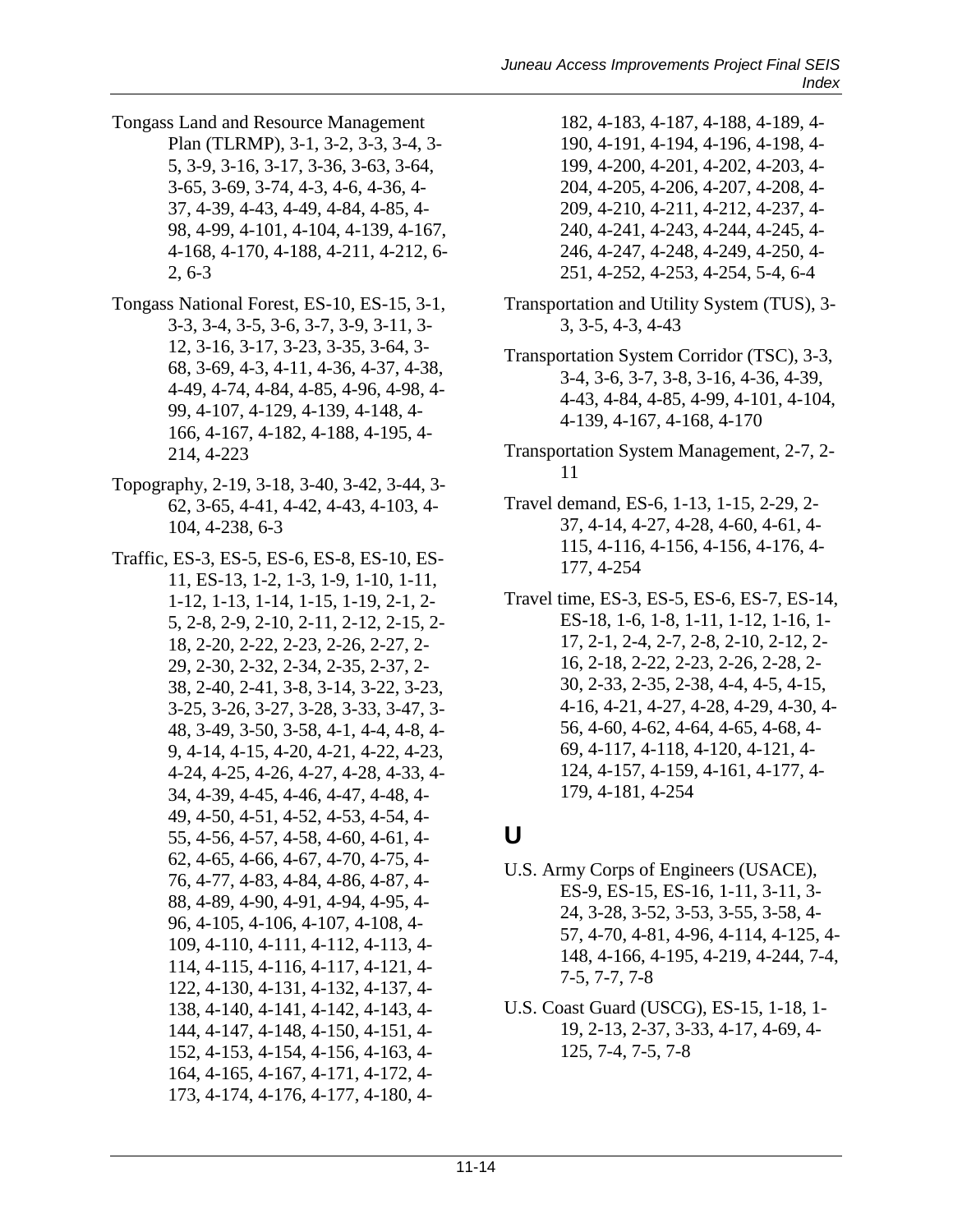- U.S. Environmental Protection Agency (EPA), ES-1, ES-16, 1-1, 1-20, 2-5, 3-43, 3-44, 3-46, 3-58, 4-8, 4-32, 4- 75, 4-76, 4-130, 4-131, 4-138, 4-183, 4-188, 4-212, 4-213, 4-221, 4-245, 4- 252, 4-253, 7-4, 7-5, 7-8
- U.S. Fish and Wildlife Service (USFWS), ES-11, ES-12, ES-15, 3-30, 3-52, 3- 53, 3-58, 3-68, 3-69, 3-75, 3-76, 4- 11, 4-12, 4-13, 4-36, 4-85, 4-86, 4- 87, 4-88, 4-93, 4-94, 4-96, 4-139, 4- 141, 4-146, 4-147, 4-148, 4-195, 4- 224, 4-228, 5-3, 5-4, 7-4, 7-5
- U.S. Forest Service (USFS), ES-10, ES-15, 1-2, 1-8, 2-20, 3-1, 3-2, 3-3, 3-4, 3-5, 3-6, 3-9, 3-11, 3-12, 3-13, 3-16, 3- 17, 3-18, 3-19, 3-35, 3-36, 3-43, 3- 45, 3-48, 3-49, 3-58, 3-64, 3-65, 3- 68, 3-69, 3-74, 3-77, 4-2, 4-3, 4-11, 4-12, 4-35, 4-36, 4-37, 4-38, 4-39, 4- 40, 4-43, 4-44, 4-45, 4-49, 4-59, 4- 81, 4-84, 4-85, 4-86, 4-89, 4-90, 4- 91, 4-96, 4-97, 4-98, 4-99, 4-101, 4- 104, 4-105, 4-107, 4-115, 4-134, 4- 138, 4-139, 4-144, 4-148, 4-166, 4- 167, 4-168, 4-170, 4-186, 4-188, 4- 189, 4-192, 4-195, 4-196, 4-200, 4- 201, 4-211, 4-212, 4-213, 4-214, 4- 223, 4-232, 4-235, 4-236, 4-237, 4- 238, 4-244, 4-246, 4-248, 4-251, 4- 252, 5-2, 6-2, 6-3, 6-4, 7-4, 7-5, 7-7, 7-8
- U.S. Geological Survey (USGS), 3-35, 4-12, 4-181
- User cost(s), ES-3, ES-18, 1-11, 1-12, 1-20, 4-5, 4-16, 4-17, 4-29, 4-30, 4-62, 4- 63, 4-64, 4-67, 4-118, 4-119, 4-120, 4-123, 4-158, 4-159, 4-172, 4-174, 4- 175, 4-178, 4-179

#### **V**

Vegetation, ES-8, 3-39, 3-43, 3-52, 3-53, 3- 54, 3-57, 3-58, 3-59, 3-60, 3-61, 3- 62, 3-63, 3-70, 3-72, 4-41, 4-42, 4-

- 43, 4-74, 4-78, 4-81, 4-82, 4-84, 4- 86, 4-90, 4-103, 4-127, 4-129, 4-133, 4-134, 4-136, 4-138, 4-139, 4-140, 4- 182, 4-185, 4-186, 4-187, 4-188, 4- 189, 4-200, 4-214, 4-219, 4-225, 4- 228, 4-246, 4-247, 5-1, 5-4
- Vehicle miles traveled (VMT), 4-66, 4-122
- Vibration, 4-87, 4-95, 4-224
- Viewshed(s), 3-4, 3-5, 3-7, 3-8, 4-3, 4-41, 4- 42, 4-43, 4-49, 4-98, 4-102, 4-103, 4- 169, 4-214, 6-2
- Visitor industry, ES-8, 3-22, 3-23, 3-24, 3- 25, 3-26, 3-27, 3-28, 4-21, 4-23, 4- 24, 4-26, 4-45, 4-48, 4-53, 4-107, 4- 111, 4-234
- Visual Quality Objective (VQO), 3-16, 4-43, 4-104, 4-170
- Visual resources, ES-8, 3-15, 3-16, 3-17, 4- 1, 4-3, 4-14, 4-20, 4-40, 4-102, 4- 150, 4-169, 4-214, 4-236, 4-238
- Volatile organic compound(s) (VOC), 3-46, 4-242

#### **W**

- Wastewater discharge, 4-76, 4-97, 4-131, 4- 148, 4-195, 4-240, 4-245, 4-252, 4- 253
- Water quality, 3-2, 3-40, 3-56, 4-1, 4-7, 4-8, 4-18, 4-32, 4-73, 4-75, 4-76, 4-83, 4- 96, 4-128, 4-130, 4-131, 4-137, 4- 148, 4-161, 4-166, 4-182, 4-183, 4- 184, 4-187, 4-195, 4-219, 4-220, 4- 221, 4-236, 4-240, 4-249, 4-251, 4- 252, 4-253, 5-1, 5-2
- Weather, ES-13, 1-16, 2-23, 2-40, 3-15, 3- 17, 3-44, 3-73, 4-57, 4-61, 4-71, 4- 91, 4-126, 4-201, 4-211, 4-220, 4- 230, 4-243
- Wetland(s), ES-9, ES-11, 2-19, 3-52, 3-53, 3-54, 3-55, 3-56, 3-57, 3-59, 3-63, 3- 70, 3-71, 3-72, 4-1, 4-10, 4-33, 4-78,